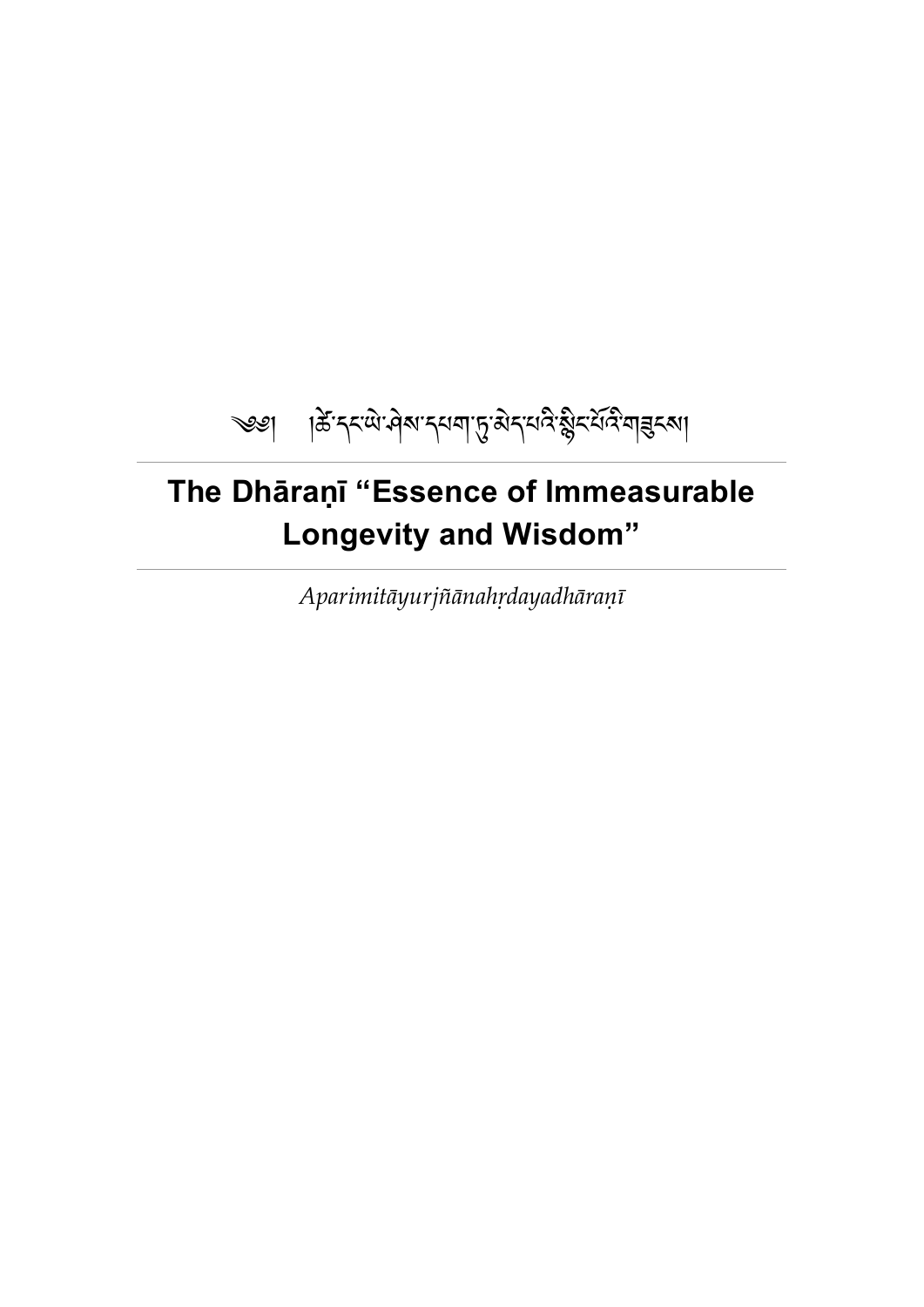# ব্ধনাৰ মাক্ট দৃষ্ণা দিব পৰা দুজি বিদ্যুত্ত বিধানী প্ৰদৰ্শ।

*'phags pa tshe dang ye shes dpag tu med pa'i snying po zhes bya ba'i gzungs* The Noble Dhāraṇī "Essence of Immeasurable Longevity and Wisdom" *Āryāparimitāyurjñānahṛdayanāmadhāraṇī*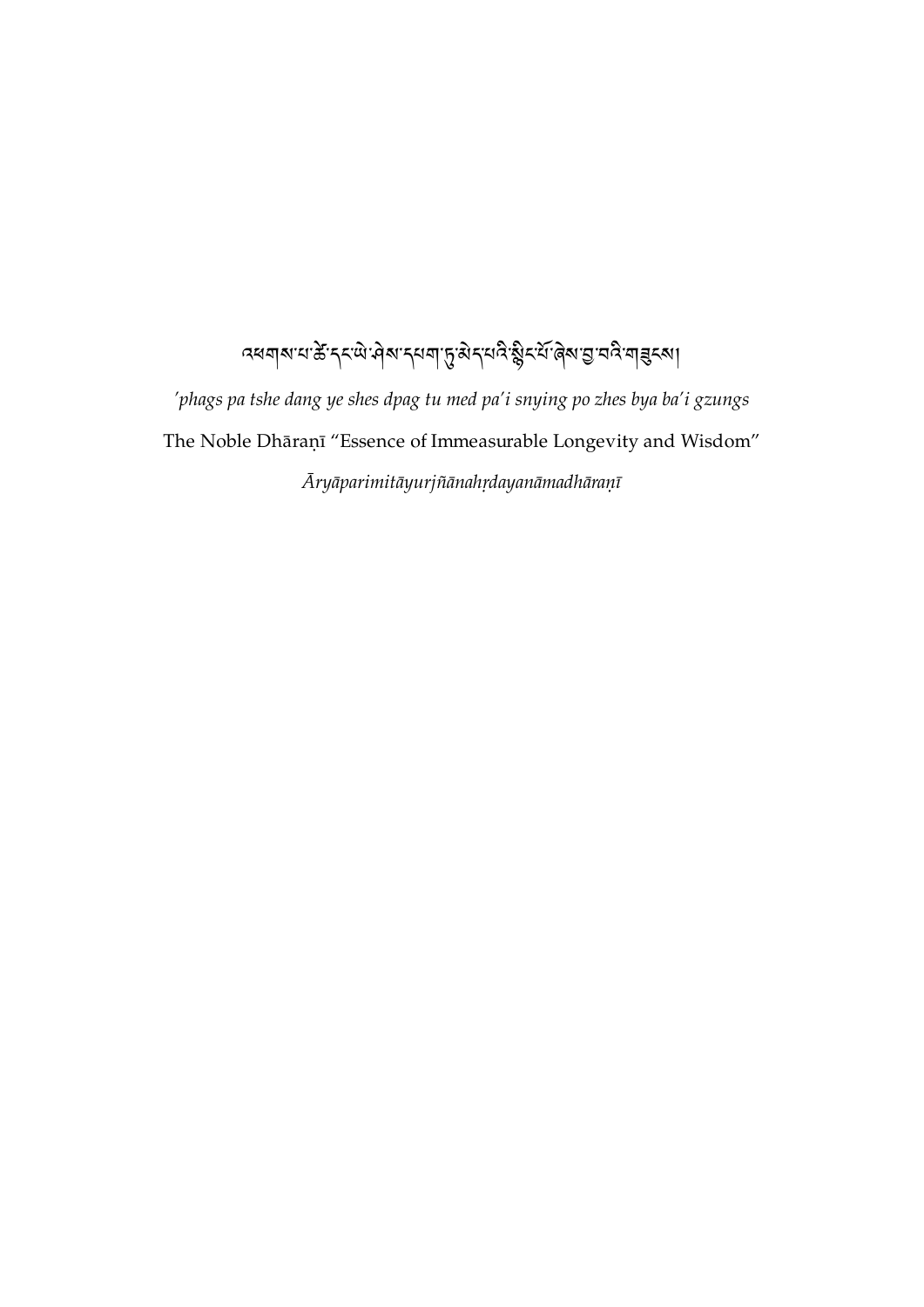

<span id="page-2-0"></span>Toh 676 Degé Kangyur, vol. 91 (rgyud 'bum, ba), folios 220.b–222.b.

Translated by the Dharmachakra Translation Committee under the patronage and supervision of 84000: Translating the Words of the Buddha

> First published 2021 Current version v 1.0.8 (2021) Generated by 84000 Reading Room v2.7.6

*84000: Translating the Words of the Buddha* is a global non-profit initiative to translate all the Buddha's words into modern languages, and to make them available to everyone.

## $\bigcirc$  000

This work is provided under the protection of a Creative Commons CC BY-NC-ND (Attribution - Noncommercial - No-derivatives) 3.0 copyright. It may be copied or printed for fair use, but only with full attribution, and not for commercial advantage or personal compensation. For full details, see the Creative Commons license.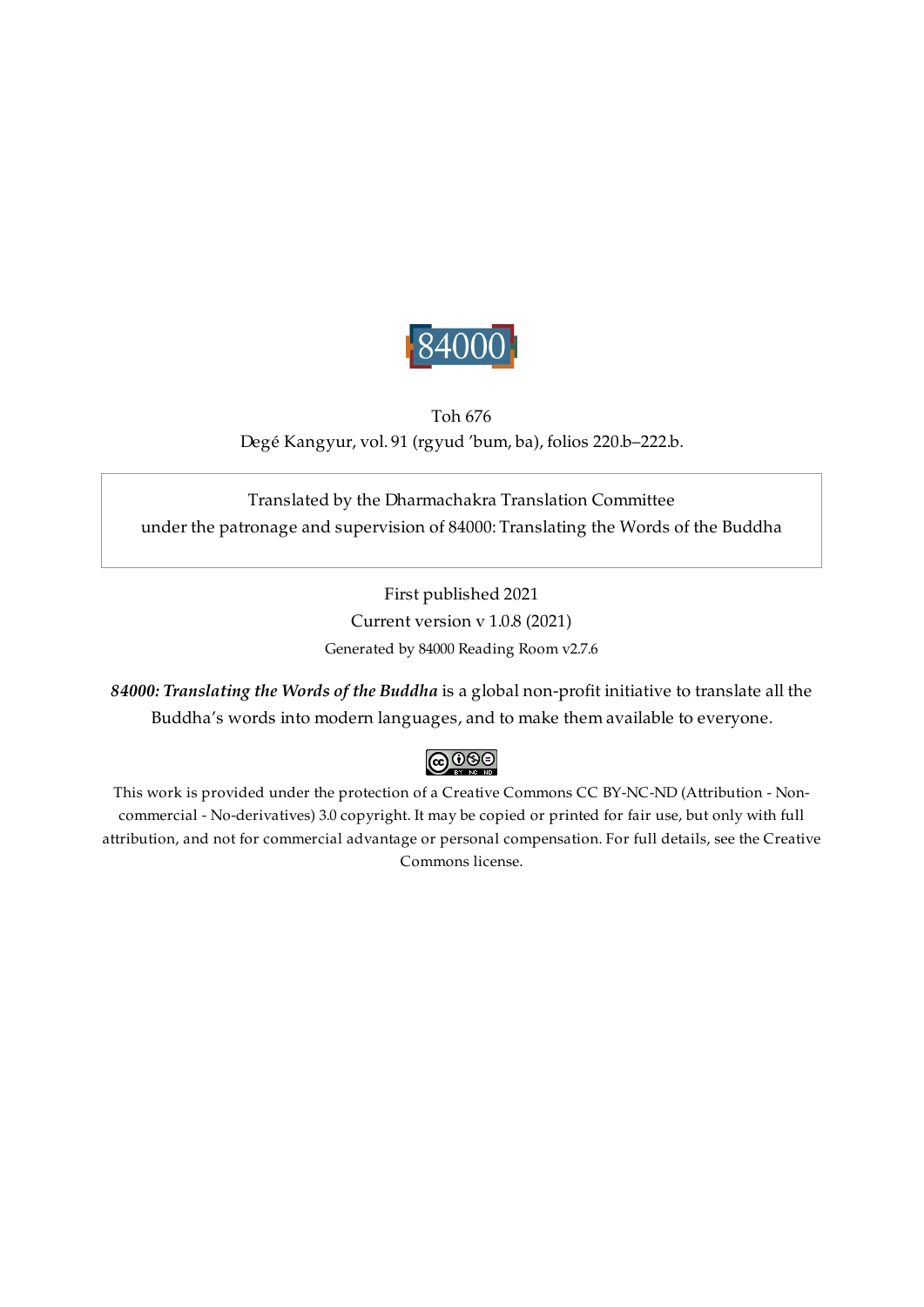This print version was generated at 2.04pm on Friday, 10th September 2021 from the online version of the text available on that date. If some time has elapsed since then, this version may have been superseded, as most of 84000's published translations undergo significant updates from time to time. For the latest online version, with bilingual display, interactive glossary entries and notes, and a variety of further download options, please see [https://read.84000.co/translation/toh676.html.](https://read.84000.co/translation/toh676.html)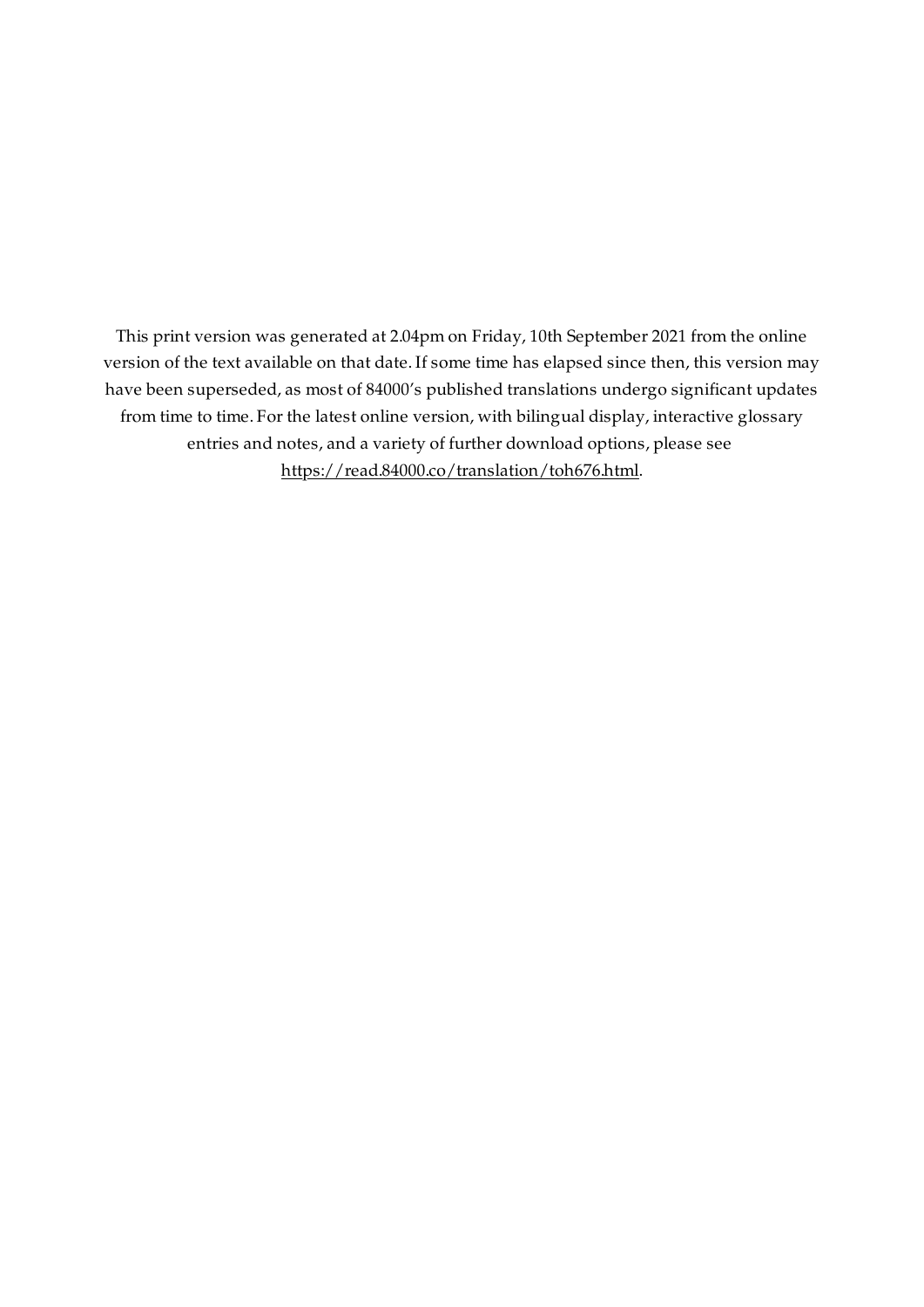<span id="page-4-0"></span>[co.](#page-4-0)

# TABLE OF CONTENTS

- ti. [Title](#page-0-0)
- im. [Imprint](#page-2-0)
- co. [Contents](#page-4-0)
- s. [Summary](#page-5-0)
- ac. [Acknowledgements](#page-6-0)
- i. [Introduction](#page-7-0)
- tr. Essence of [Immeasurable](#page-10-0) Longevity and Wisdom
	- 1. The [Translation](#page-11-0)
	- c. [Colophon](#page-14-0)
- n. [Notes](#page-15-0)
- b. [Bibliography](#page-18-0)
	- · Tibetan [Sources](#page-18-1)
	- · [Reference](#page-19-0) Works
- g. [Glossary](#page-21-0)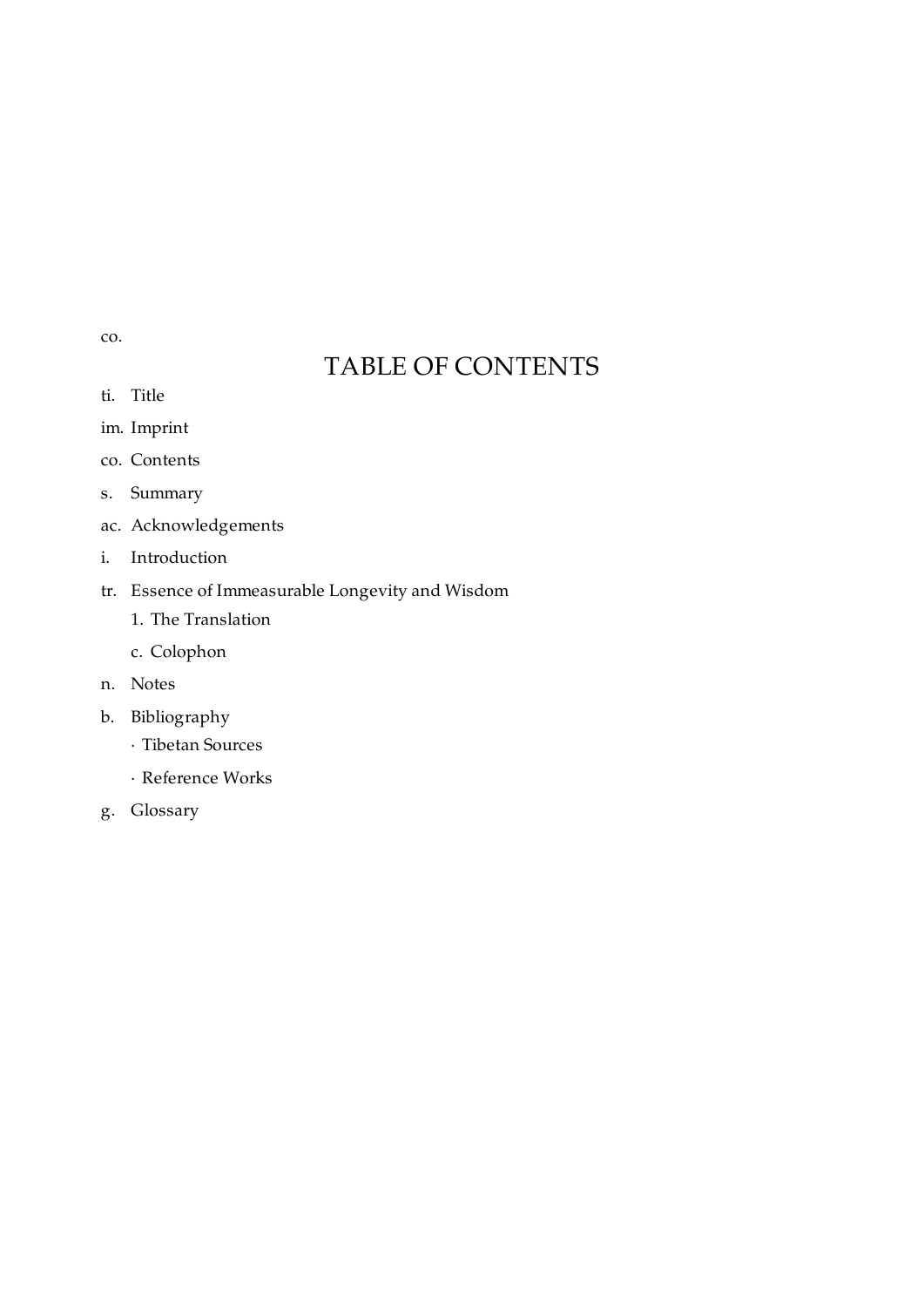### SUMMARY

<span id="page-5-1"></span><span id="page-5-0"></span>*The Dhāraṇī "Essence of Immeasurable Longevity and Wisdom"* opens at a pool by the Ganges, where the Buddha Śākyamuni is seated with five hundred monks and a great saṅgha of bodhisattvas. The Buddha begins with a short set of verses on the Buddha Aparimitāyus, who dwells in the realm of Sukhāvatī, telling the gathering that anyone who recites Aparimitāyus' name will be reborn in that buddha's realm. He then provides a unique description of Sukhāvatī, followed by instructions for two practices, related to the text's dhāraṇī, that can grant rebirth in Sukhāvatī in the next life. [s.1](#page-5-1)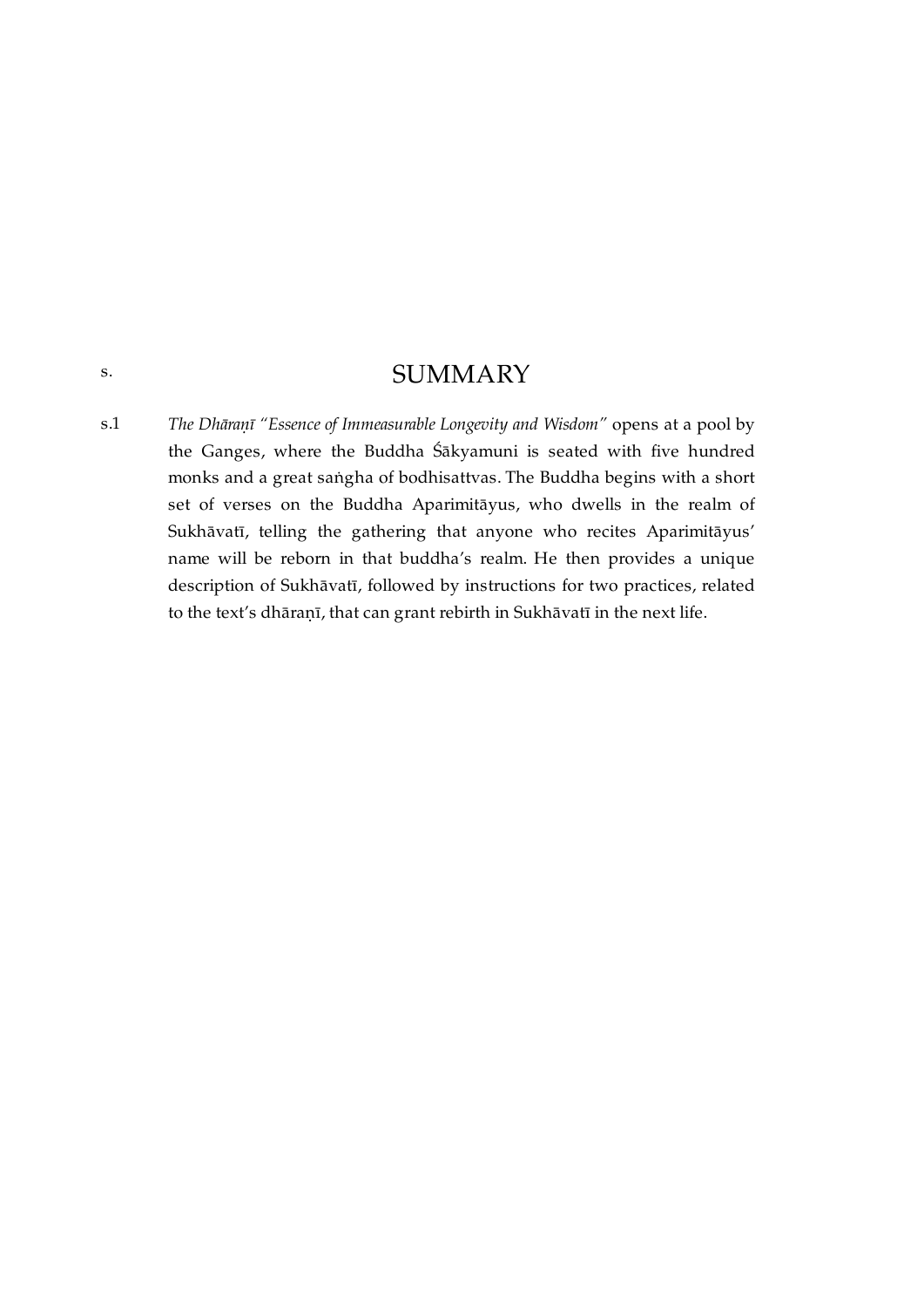## ACKNOWLEDGEMENTS

<span id="page-6-1"></span><span id="page-6-0"></span>This text was translated by the Dharmachakra Translation Committee under the supervision of Chokyi Nyima Rinpoche. The translation was produced by Adam Krug and then checked against the Tibetan and edited by Andreas Doctor. [ac.1](#page-6-1)

> The translation was completed under the patronage and supervision of 84000: Translating the Words of the Buddha.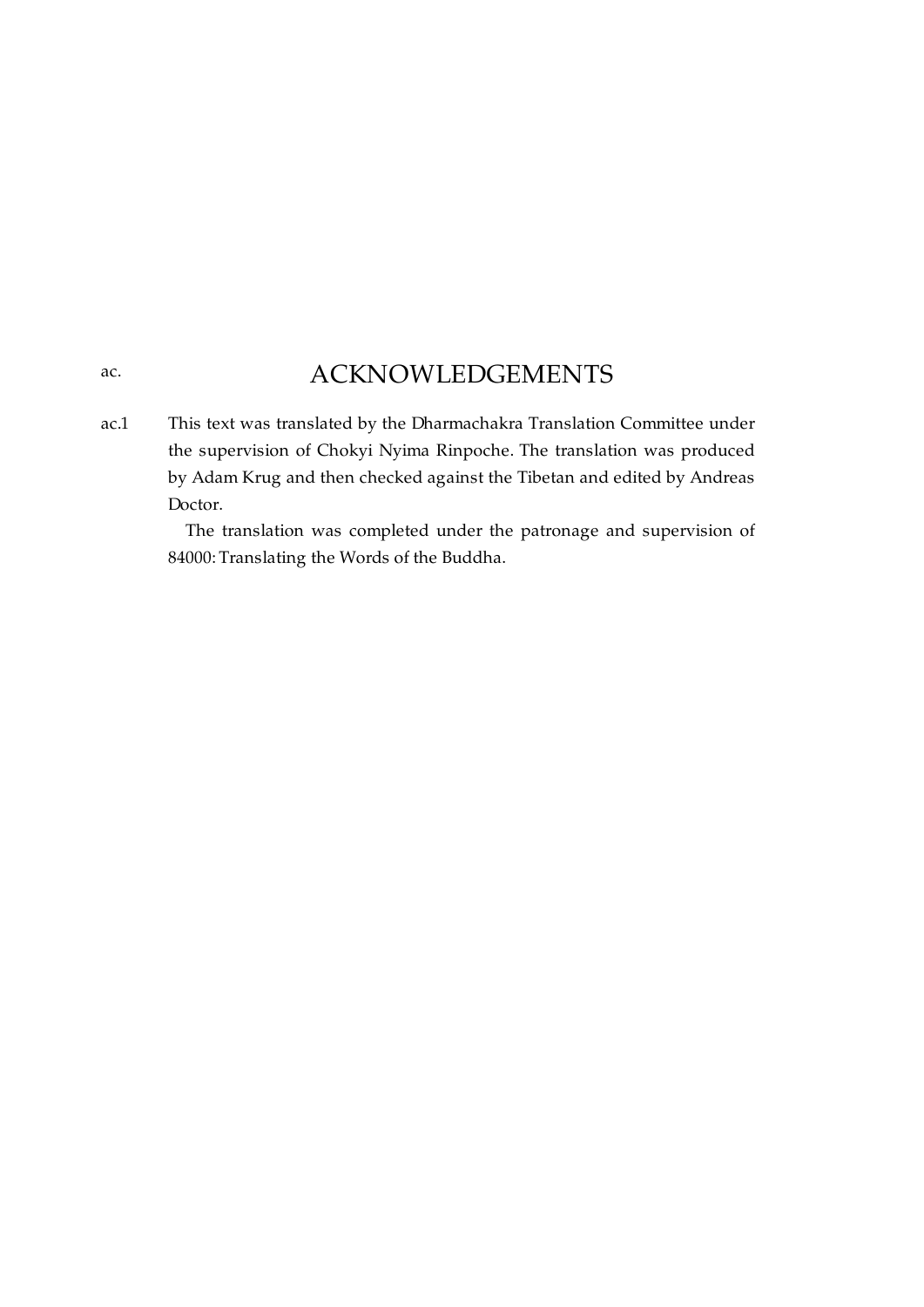### INTRODUCTION

<span id="page-7-1"></span>*The Dhāraṇī "Essence of Immeasurable Longevity and Wisdom"* opens at a pool by the Ganges, where the Buddha Śākyamuni is seated with five hundred monks and a great saṅgha of bodhisattvas. The Buddha begins his teaching with a short set of verses on the Buddha Aparimitāyus and the realm of Sukhāvatī in which that buddha dwells, telling the gathering that anyone who recites Aparimitāyus' name will be reborn there. [i.1](#page-7-1)

He then begins a summary of the circumstances of Aparimitāyus' lifetime as an awakened one. We learn that, like Śākyamuni, Aparimitāyus was born into a kṣatriya family. The Buddha then enumerates the names of Aparimitāyus' father (a universal ruler), mother, queen, son, and attendant, and then those of his two foremost disciples in terms of insight and miraculous powers—the equivalent of Śākyamuni's disciples Śāriputra and Maudgalyāyana—and the extent of his saṅgha of hearers. This account, in following the classic paradigm that the life stories and deeds of all buddhas conform to the same template of analogous events and participants, goes further than even the best-known work of the genre, the *Bhadrakalpika* (Toh 94), $\frac{1}{\epsilon}$  $\frac{1}{\epsilon}$  $\frac{1}{\epsilon}$  by adding the names of figures in Aparamitāyus' realm who are the equivalents of Māra and Devadatta in Śākyamuni's realm.

<span id="page-7-6"></span><span id="page-7-5"></span>The beautiful and wondrous qualities of Sukhāvatī, well known from texts such as the *Sukhāvatīvyūha* (Toh 115)<sup>[2](#page-15-2)</sup> and *Amitābhavyūha* (Toh 49), are described in very little detail in this text, but are subsumed in the statements that all the beings there are miraculously born from a jeweled lotus and that there is no female gender, $\frac{3}{2}$  $\frac{3}{2}$  $\frac{3}{2}$  and in the descriptions later in the text of Aparimitāyus' lotus seat and Bodhi tree.

<span id="page-7-7"></span>The Buddha then provides a set of instructions for visualizing Aparimitāyus that include performing prostrations three times a day and three times a night for ten days while reciting the dhāraṇī of Dundubhisvararāja. The successful performance of this practice will result, he says, in visions of Aparimitāyus and of all the buddhas of the ten

<span id="page-7-2"></span>[i.2](#page-7-2)

<span id="page-7-0"></span>[i.](#page-7-0)

<span id="page-7-3"></span>[i.3](#page-7-3)

<span id="page-7-4"></span>[i.4](#page-7-4)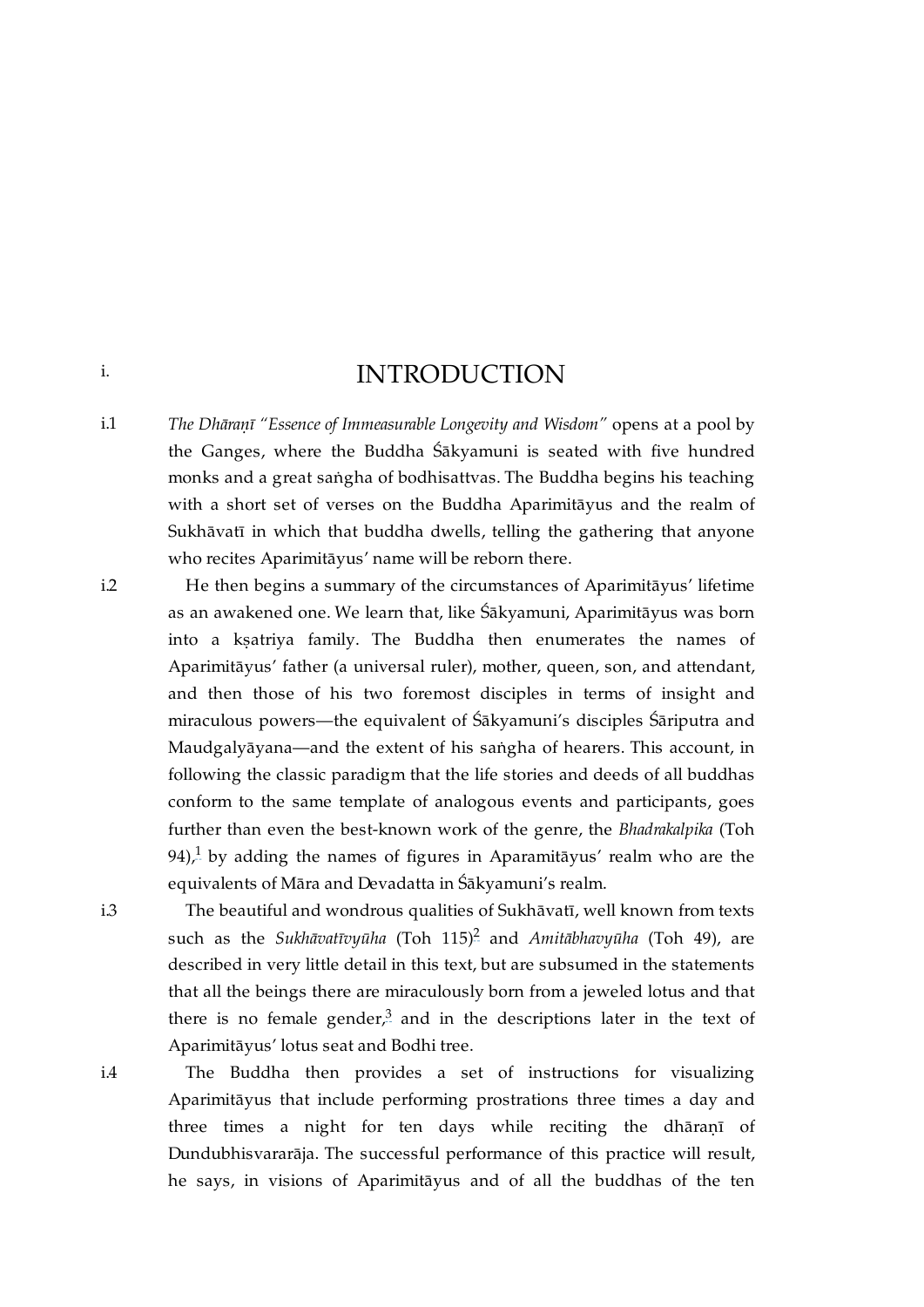directions. After the Buddha has recited the dhāraṇī, he provides instructions for a further practice that consists of visualizing Aparimitāyus on his lotus seat under his particular Bodhi tree, accompanied by the bodhisattvas Avalokiteśvara and Mahāsthāmaprāpta. In addition to bringing visions of Aparimitāyus, these practices will result in practitioners being reborn in Sukhāvatī in their next life.

<span id="page-8-0"></span>The Tibetan translation that survives to this day in the Kangyur dates to the eleventh century  $CE$ , but the text must have been in circulation in India considerably earlier, since a Chinese translation (Taishō 370) had been completed by an unknown translator during the Liang dynasty in the early half of the sixth century. $\frac{4}{7}$  $\frac{4}{7}$  $\frac{4}{7}$  The Tibetan translation was made by the Indian preceptor Puṇyasambhava and the Tibetan Lotsāwa Patsap Nyima Drak (b. 1055). Almost nothing is known of Puṇyasambhava, while Patsap Lotsāwa was responsible not only for bringing to Tibet the philosophical works for which he is best known, but also for introducing new lineages of a few tantric practices from Kashmir, where he studied for twenty-three years. [i.5](#page-8-0)

<span id="page-8-4"></span><span id="page-8-3"></span><span id="page-8-2"></span><span id="page-8-1"></span>In most Kangyurs the text translated here is included in the section of works classified as tantras belonging to the Action (*kriyā*) class, and is grouped with eight texts (Toh 673A–680) corresponding to the principal buddha (*rigs kyi gtso bo*) of the padma (lotus) family. This group, in addition to the present dhāraṇī (Toh 676), and the four works on Amitābha that follow it (Toh 677–80),<sup>6</sup> also contains the very widely used <u>The [Aparimitāyurjñāna](https://read.84000.co/translation/toh674.html) Sūtra</u> *(1)* (Toh 674) and *The [Aparimitāyurjñāna](https://read.84000.co/translation/toh675.html) Sūtra (2)* (Toh 675)—the two versions of the text commonly known as the "Sūtra of Long Life" or, in Tibetan, *Tsédo* (*tshe mdo*)—and a dhāraṇī related to it, *The Essence of [Aparimitāyus](https://read.84000.co/translation/toh673a.html)* (Toh 673A). [5](#page-15-6) The names of the buddha or buddhas on which this group of texts focus are variable: Amitābha, Amitāyus, Aparimitāyurjñāna, and—both in the present text—Aparimitāyus and Dundubhisvararāja. The finer distinctions between these figures have not always been entirely clear. In India, the names Amitāyus and Amitābha appear to have been almost synonymous, but distinctions of role and perhaps even identity seem to have arisen later in both China and Tibet. Alternatively, some of the figures in these texts may derive from originally independent textual traditions that later came to be grouped together. In discussing these distinctions, Tibetan scholars used such terms as "the Amitāyus of Sukhāvatī" (*bde ba can gyi tshe dpag med*), "the Amitāyus of the Zenith" (*steng gi tshe dpag med*), "the Amitāyus of Akaniṣṭha" (*'og min gyi tshe dpag med*), and "the Amitāyus of the Immortal Sound of the Drum" (*'chi med rnga sgra'i tshe dpag med*). The need for such terms suggests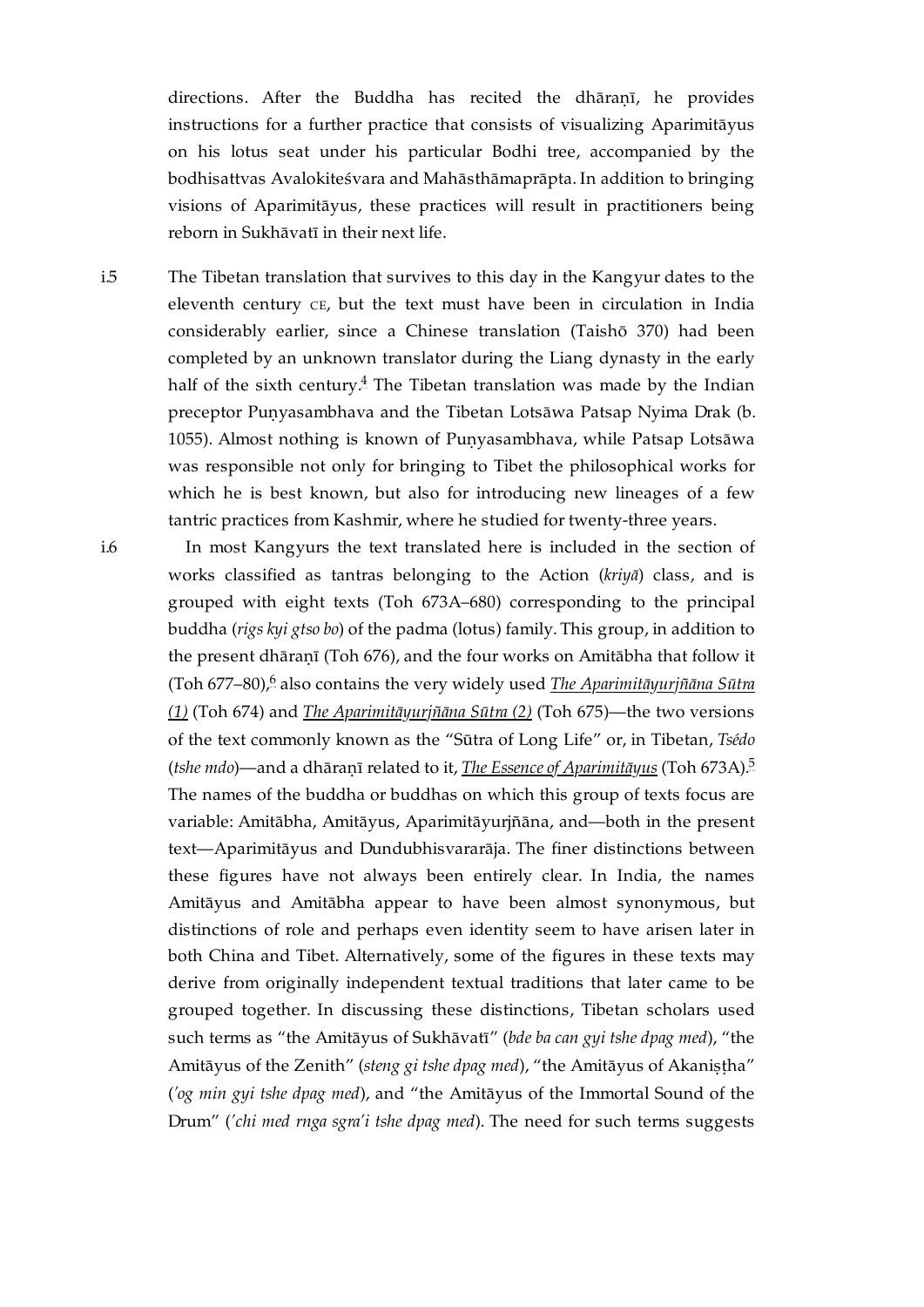that in Tibetan the rendering Tsépamé (*tshe dpag med*) as a short form of both Aparimitāyurjñāna and Aparimitāyus, as well as of Amitāyus, may have contributed to some blurring of differences between them.

<span id="page-9-0"></span>These terms also demonstrate that the clearest basis on which distinctions may be made is the buddha field in which these buddhas dwell. In the present text, the explicit focus is on the buddha who presides over the pure realm of the western direction known as Sukhāvatī (*bde ba can*). He is referred to in the Tibetan text as Tsépamé (*tshe dpag med*), and although this could be back translated as Amitāyus, and must surely here be identified with Amitābha, we have chosen to render it instead as Aparimitāyus. This is in deference to the title, which is a little problematic in that it appears to identify the text instead with Aparimitāyurjñāna, the buddha of the pure realm in the zenith who is the focus of the *Aparimitāyurjñānasūtra* texts (or *Tsédo*, Toh 674 and 675) mentioned above. [7](#page-16-0)

<span id="page-9-3"></span>Perhaps as one result of potential ambiguity regarding the exact reference of its title, the text translated here, *The Dhāraṇī "Essence of Immeasurable Longevity and Wisdom,"* is also referred to in some Tibetan works as *The Sūtra [or Dhāraṇī] of the King of the Sound of the Drum* (*rnga sgra'i rgyal po'i mdo/gzungs*), which in Sanskrit would be *\*Dundubhisvararājasūtra*. Indeed, the name of the dhāraṇī that this work contains is explicitly stated in the text to be Dundubhisvararāja, or Amṛtadundubhisvararāja, and tradition has taken this to be yet another moniker of Amitābha or Amitāyus of Sukhāvatī. As a name, Dundubhisvara is not uncommon in Indian literature, and other Mahāyāna works list Dundubhisvararāja (or the alternatives Dundubhisvara and Dundubhisvaranirgoṣa) as names of a former buddha, a series of former buddhas, and the buddha who dwells in the northern quarter, $\frac{8}{5}$  $\frac{8}{5}$  $\frac{8}{5}$  but in this context, no doubt on the basis of the mentions in this text, Tibetan Buddhist tradition equates the names Dundubhisvararāja (*rnga sgra'i rgyal po*) and Amṛtadundubhisvararāja (*'chi med rnga sgra'i rgyal po*) most frequently with Amitābha or Amitāyus of Sukhāvatī.

<span id="page-9-2"></span>[i.9](#page-9-2)

<span id="page-9-5"></span><span id="page-9-4"></span>This translation was completed based on the Tibetan translation of the text found in the "Tantra Collection" (*rgyud 'bum*) and "Compendium of Dhāraṇī" (gzungs 'dus) sections of the Degé Kangyur<sup>[9](#page-16-2)</sup> in consultation with the Comparative Edition (*dpe bsdur ma*) and the Stok Palace Kangyur.

<span id="page-9-1"></span>[i.8](#page-9-1)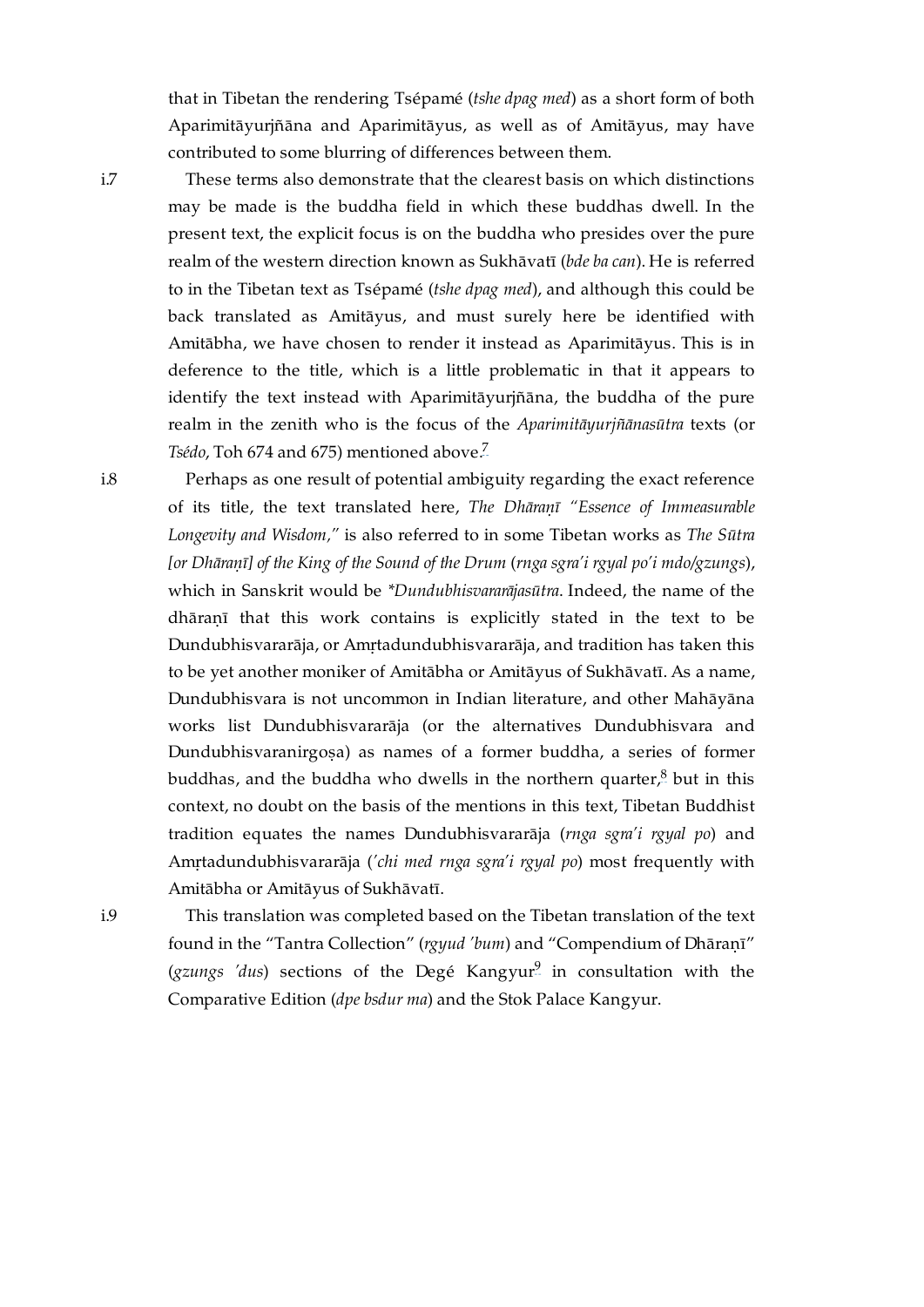The Noble Dhāraṇī

# <span id="page-10-0"></span>**Essence of Immeasurable Longevity and Wisdom**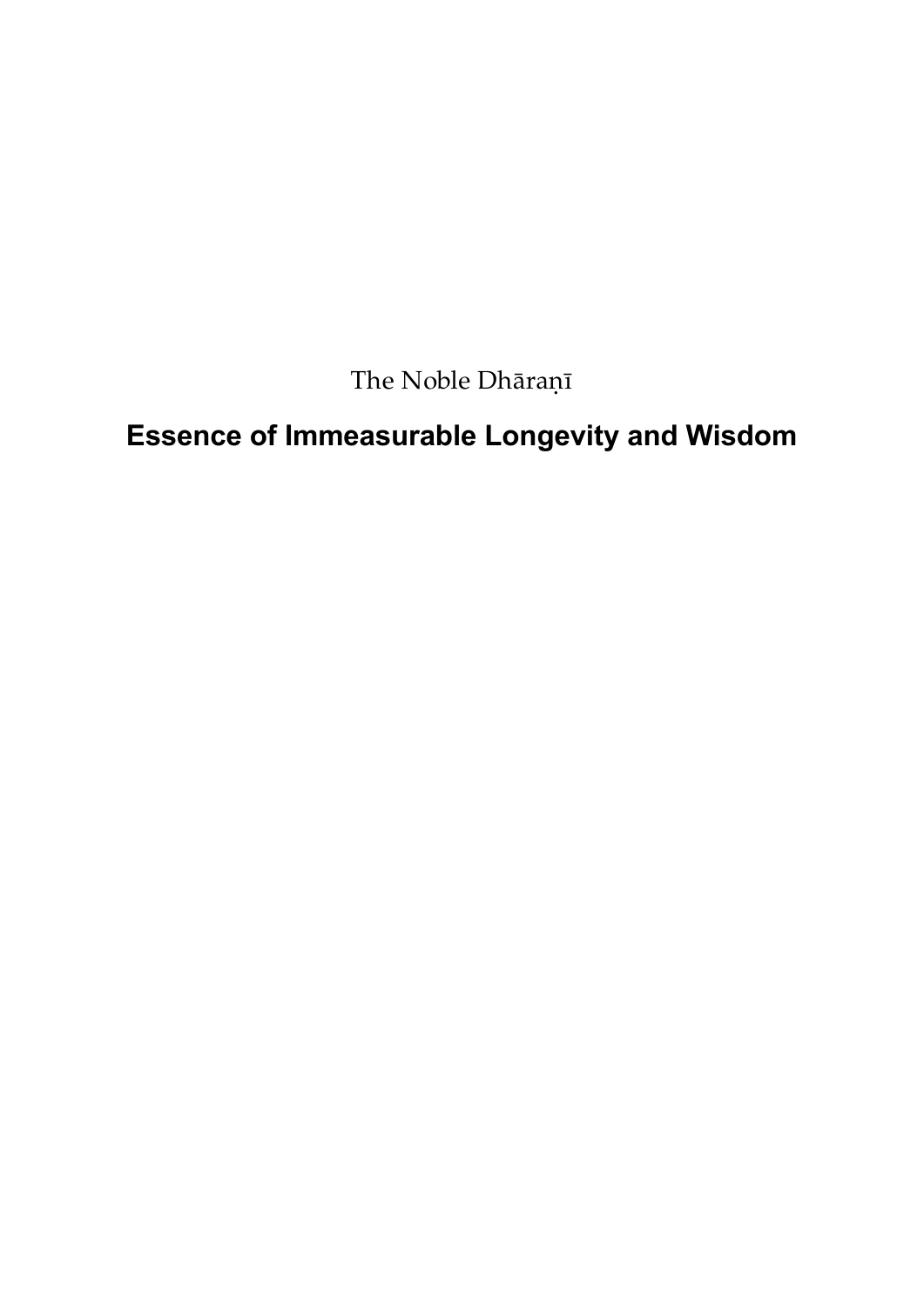## <span id="page-11-8"></span>The Translation

[\[F.220.b\]](https://translator:gzungs@read.84000-translate.org/source/toh676.html?ref-index=1#ajax-source)

- <span id="page-11-1"></span>Homage to all buddhas and bodhisattvas. [1.1](#page-11-1)
- <span id="page-11-2"></span>Thus did I hear at one time. The Blessed One was seated on the banks of the Gaggarā lotus pond $^{10}$  $^{10}$  $^{10}$  with a great monastic saṅgha of five hundred monks and a great saṅgha of bodhisattvas. The Blessed One addressed the monks, the monks gave the Blessed One their full attention, and the Blessed One [\[F.221.a\]](https://translator:gzungs@read.84000-translate.org/source/toh676.html?ref-index=2#ajax-source) said to them: [1.2](#page-11-2)
- <span id="page-11-3"></span>"A perfect buddha, The Thus-Gone Aparimitāyus, Lives to the west of here In the realm of Sukhāvatī. [1.3](#page-11-3)
- <span id="page-11-4"></span>"Those who recite his name Will be reborn there. At the moment of death they will see The teacher with his monastic saṅgha. [1.4](#page-11-4)
- <span id="page-11-5"></span>"There are no women there, And no gestation in a womb. Beings with great magical power Are born there from lotuses made of jewels. [1.5](#page-11-5)
- <span id="page-11-6"></span>"As soon as one thinks about Food, clothing, medicines, Robes, bedding, and alms bowls They instantly appear. [1.6](#page-11-6)
- <span id="page-11-7"></span>"The buddhas dwelling in all ten directions Sing the praises of Sukhāvatī. [1.7](#page-11-7)

<span id="page-11-0"></span>[1.](#page-11-0)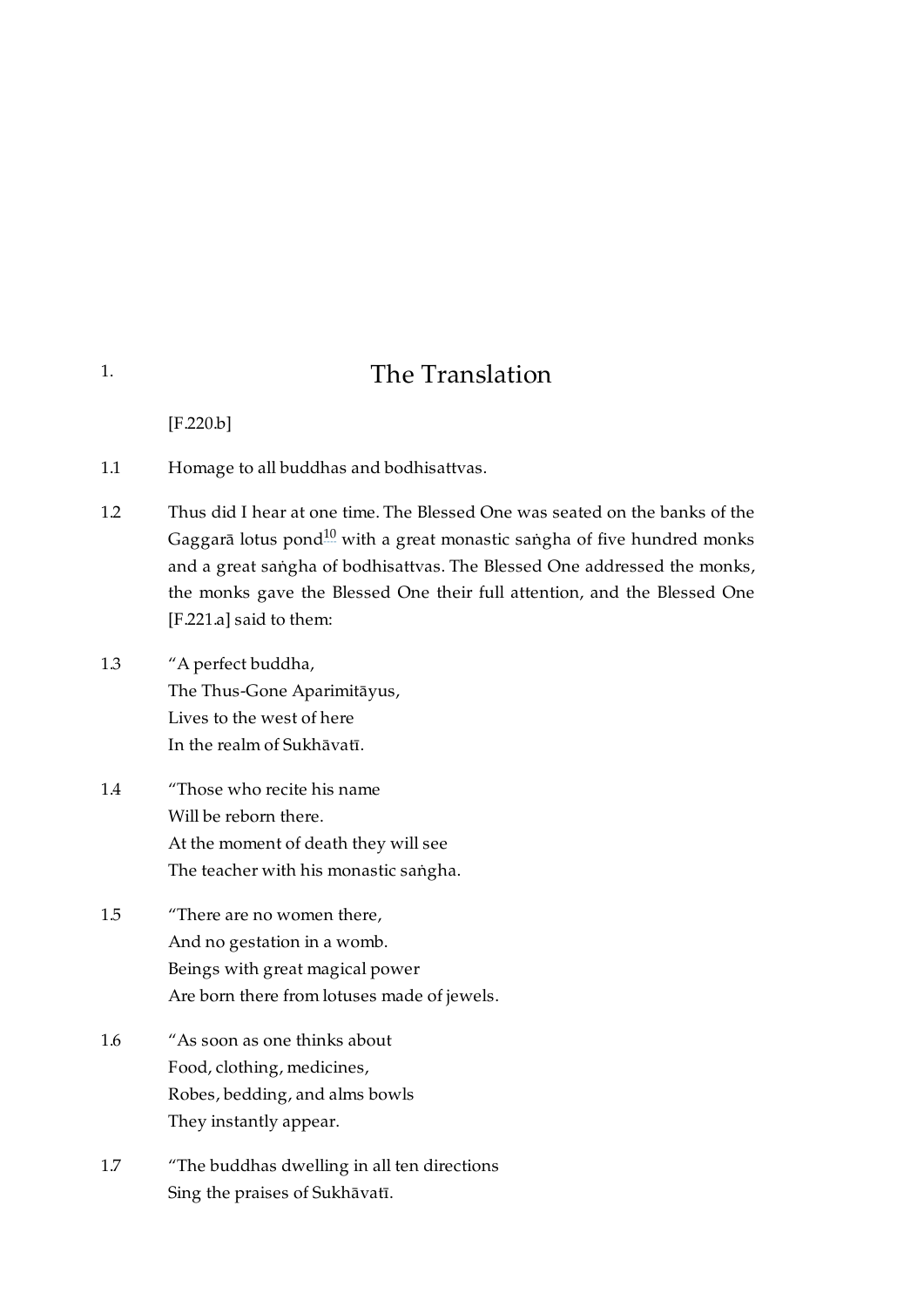<span id="page-12-6"></span>Since the Buddha is inconceivable, The Buddha's Dharma is inconceivable,

- <span id="page-12-0"></span>"And the Noble Saṅgha is inconceivable too. When one has generated faith in the inconceivable, The ripened result is inconceivable— One is reborn in a pure realm $\frac{11}{1}$  $\frac{11}{1}$  $\frac{11}{1}$ [1.8](#page-12-0)
- <span id="page-12-1"></span>"Monks, the Thus-Gone, worthy, perfect Buddha Aparimitāyus' palace, called Having a Retinue, is ten thousand leagues wide. He was born into a ksatriya family. Monks, the Thus-Gone, worthy, perfect Buddha Aparimitāyus' father was a universal ruler named Most Gracious, and his mother was named Splendorous. His kṣatriya queen was named Gracious Protector. Monks, the Thus-Gone Aparimitāyus' son was named Moonlight, and his attendant's name was Stainless Renown. Monks, the Thus-Gone Aparimitāyus' disciple foremost in insight was called Pinnacle of Grace, and his disciple foremost in miraculous powers and foremost in great endeavor was named Great Array. [1.9](#page-12-1)
- <span id="page-12-2"></span>"Monks, the Thus-Gone Aparimitāyus' Māra was called King of Offerings, and the name of his Devadatta was Gracious Gift. [\[F.221.b\]](https://translator:gzungs@read.84000-translate.org/source/toh676.html?ref-index=3#ajax-source) Monks, the Thus-Gone Aparimitāyus' great gathering of hearers contains sixty thousand great hearers. [1.10](#page-12-2)
- <span id="page-12-3"></span>"Monks, all the beings who think well of him should bear in mind the name of the Thus-Gone Aparimitāyus, practice for ten days with an undistracted mind that recollects the Buddha, and continually think of the Thus-Gone Aparimitāyus who dwells in the realm of Sukhāvatī. [1.11](#page-12-3)
- <span id="page-12-7"></span><span id="page-12-4"></span>"They should also continually recite the dhāraṇī of Śrī Amṛtadundubhi-svararāja.<sup>[12](#page-16-5)</sup> If all beings, three times a day and three times a night, prostrate with the five points of the body to the Thus-Gone Aparimitāyus while thinking of him, after ten days they will have a vision of the Thus-Gone Aparimitāyus and a vision of all the blessed buddhas dwelling in the ten directions. If they dedicate all their roots of virtue to rebirth in the realm of Sukhāvatī, when they die the Thus-Gone Aparimitāyus will be present before them, and they will be reborn in the buddha field of the Thus-Gone Aparimitāyus. [1.12](#page-12-4)

#### <span id="page-12-5"></span>"Monks, this is the dhāraṇī called Amṛtadundubhisvararāja: [1.13](#page-12-5)

<span id="page-12-11"></span><span id="page-12-10"></span><span id="page-12-9"></span><span id="page-12-8"></span>*tadyathā śavale avale sañjale nirdeśe nirjāte nirukte nirmukhe jvalaparicchedani sukhavatinirdeśe amṛte āyurgarbha nirhāni amṛte ayuḥprasādhane nirbuddhi* [13](#page-16-6) *ākāśanirdeśe ākāśanirjāte* $^{14}$  $^{14}$  $^{14}$  *ākāśanirkuśale ākāśanirdarśane ākāśādhiṣṭhāne sukhavati ādhiṣṭhāne rūpanirdeśe catvāridharmaprasādhane catvāri āryasatyaprasādhane* catvārimārgabhavanaprasādhane<sup>[15](#page-16-8)</sup> bala<sup>[16](#page-17-0)</sup>vīryaprasādhane dharmācchedane kuśale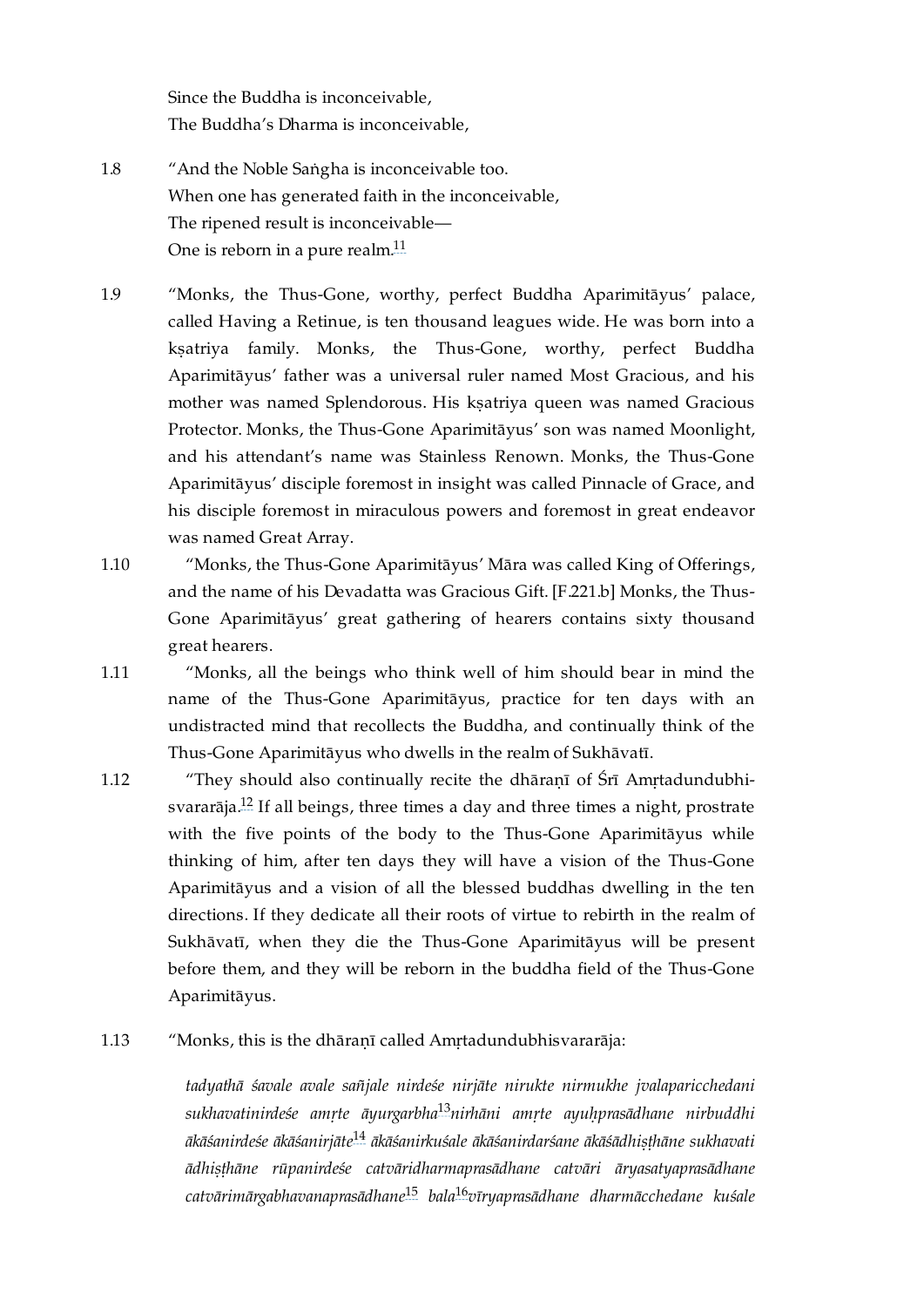<span id="page-13-6"></span><span id="page-13-5"></span>*kuśalanirdeśe kuśalapratiṣṭhāne buddhākuśale viśuddhaprabhā sa dharmakaraṇe* [17](#page-17-1) *nirjati nirbuddhe vimale viraje rājase rasāgre rasāgrabale rasāgrādhiṣṭhite kule pratikule vikule dānte sudānta citte supraśāntacitte supratiṣṭhite sule sumukhī-*[18](#page-17-2) *dharme ca dharme bale ca bale anuśābale buddhākāśaguṇe buddhākāśanirguṇe amṛtadundubhiḥsvare svāhā*

- <span id="page-13-0"></span>"Monks, faithful [\[F.222.a\]](https://translator:gzungs@read.84000-translate.org/source/toh676.html?ref-index=4#ajax-source) sons or daughters of good family who recite this Amṛtadundubhisvararāja dhāraṇī as it has been taught should dress in clean clothes and, in a place that is pure and unspoiled, make offerings of flowers and perfumes to the Thus-Gone Aparimitāyus. They should imagine the lotus seat at the seat of awakening and the perfect Bodhi tree. They should arouse longing to be there, and if they have such longing and faith they will be reborn in the buddha field of the Thus-Gone Aparimitāyus. [1.14](#page-13-0)
- <span id="page-13-1"></span>"Monks, the Thus-Gone Aparimitāyus' king of trees is the tree called Radiating Jeweled Lotus, and it is covered in flowers and fruit. The lotus seat, which is pure, bright, and fine, is called Brilliant Light Ray. The Thus-Gone Aparimitāyus is seated there surrounded by many precious jewels. The bodhisattva Avalokiteśvara is to his right, the bodhisattva Mahāsthāmaprāpta is to his left, and they are all surrounded by an incalculable gathering of bodhisattvas. Faithful sons or daughters of good family who have great devotion, faith, and reverence will be reborn there. They will take miraculous birth on great lotuses made of the seven precious jewels situated on the great golden ground. [1.15](#page-13-1)
- <span id="page-13-2"></span>"Monks, any monk, nun, male lay practitioner, or female lay practitioner who bears in mind the name of the Thus-Gone Aparimitāyus will never have to face any dangers from fire, dangers from water, dangers from poison, dangers from weapons, dangers from yaksas, and dangers from rāksasas, except for those that arise due to the ripening of previous actions." [1.16](#page-13-2)
- <span id="page-13-3"></span>When the Blessed One had spoken these words, the monks, the entire retinue, and the world with its gods, humans, asuras, and gandharvas rejoiced and praised what the Blessed One had said. [\[F.222.b\]](https://translator:gzungs@read.84000-translate.org/source/toh676.html?ref-index=5#ajax-source) [1.17](#page-13-3)
- <span id="page-13-4"></span>*This concludes the noble dhāraṇī "Essence of Immeasurable Longevity and Wisdom."* [1.18](#page-13-4)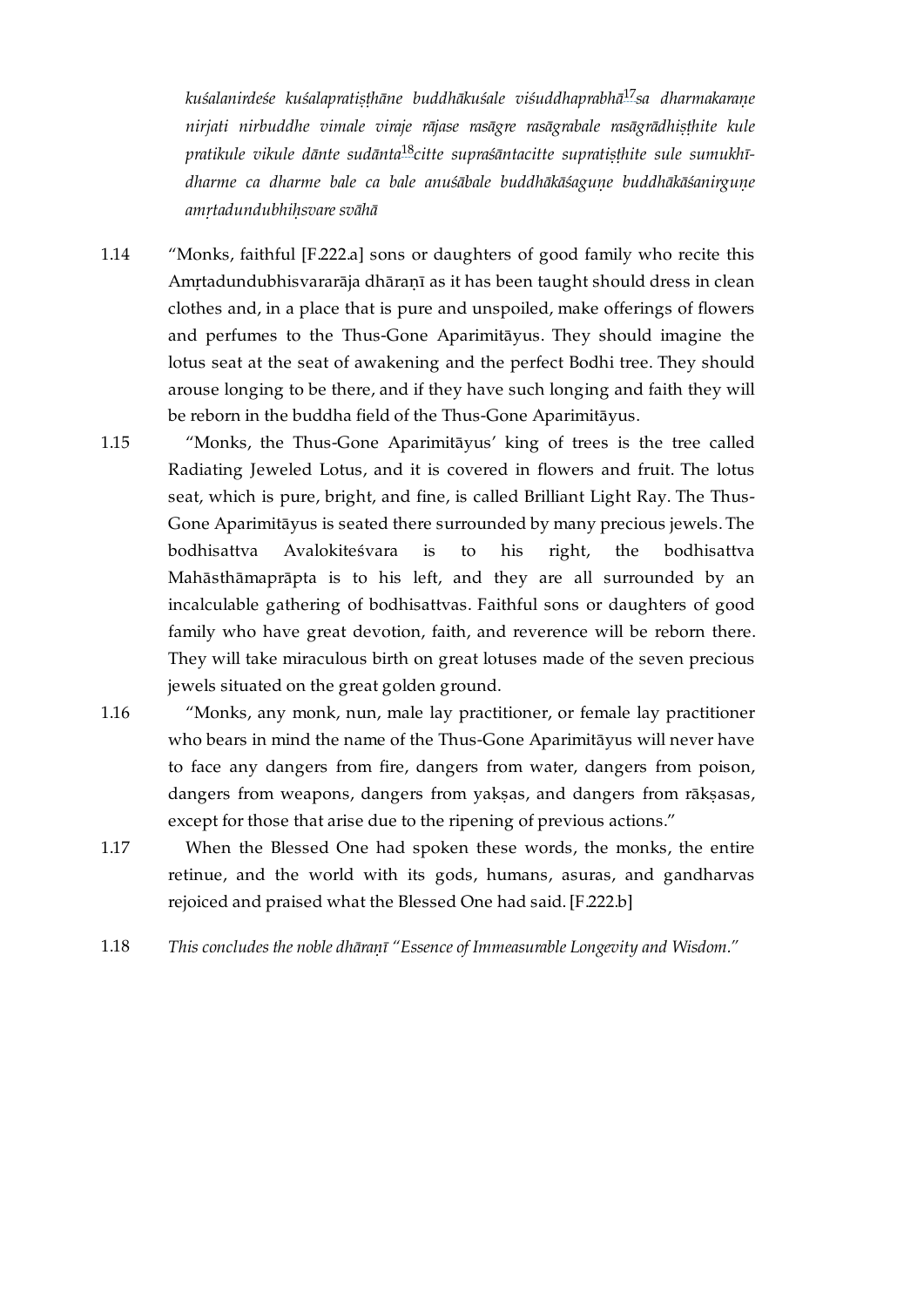# Colophon

<span id="page-14-1"></span>Translated by the Indian preceptor Puṇyasambhava and the translator Patsap Nyima Drak. [c.1](#page-14-1)

<span id="page-14-0"></span>[c.](#page-14-0)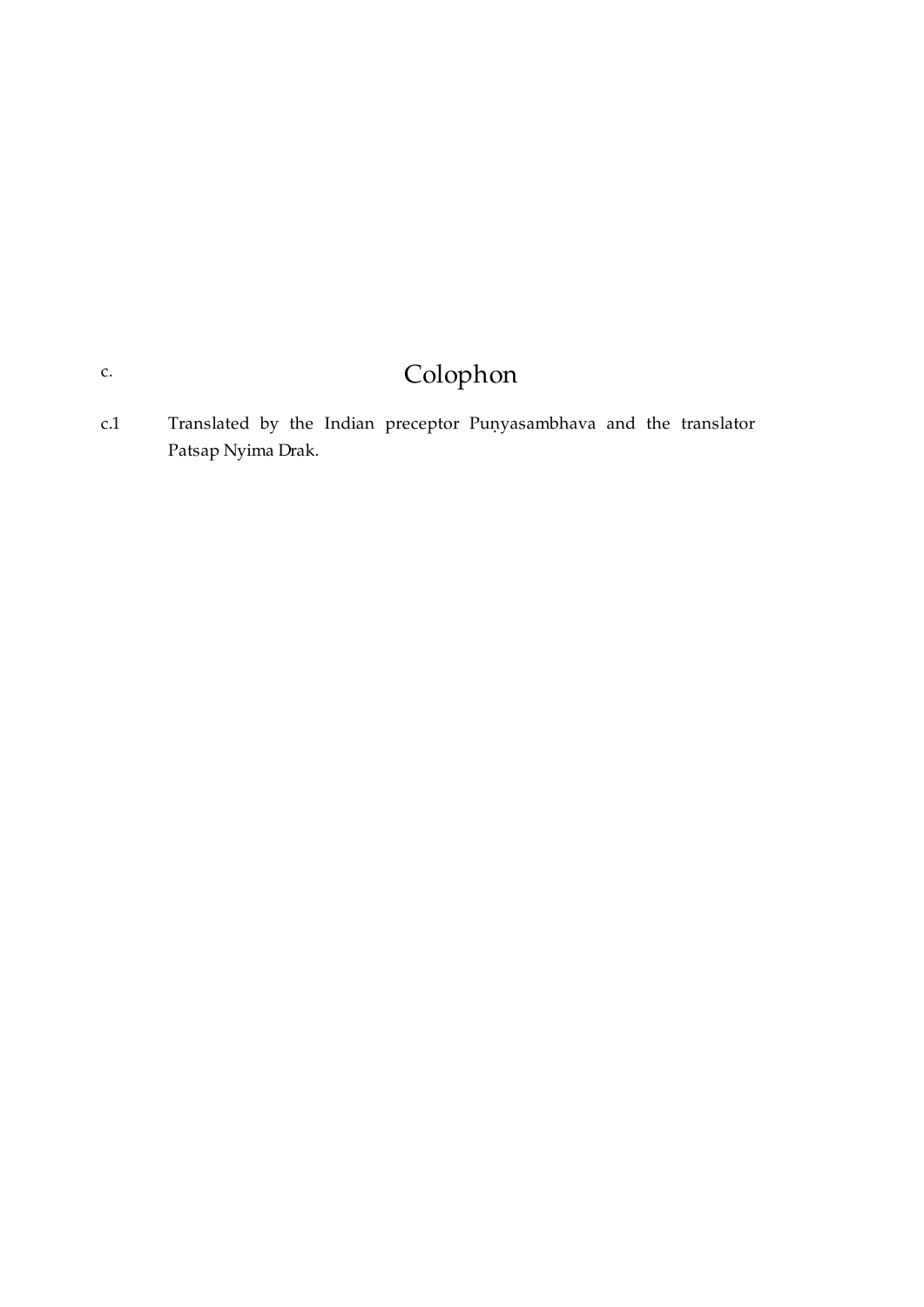<span id="page-15-6"></span><span id="page-15-4"></span><span id="page-15-3"></span><span id="page-15-2"></span><span id="page-15-1"></span>

|     | <b>INVIED</b>                                                                                                                                                                                                                                                                                                                                                                                                                                                                                                                                                                                                                                                                                                                                                                                                                                                                                                                                                                                                                                                                                            |
|-----|----------------------------------------------------------------------------------------------------------------------------------------------------------------------------------------------------------------------------------------------------------------------------------------------------------------------------------------------------------------------------------------------------------------------------------------------------------------------------------------------------------------------------------------------------------------------------------------------------------------------------------------------------------------------------------------------------------------------------------------------------------------------------------------------------------------------------------------------------------------------------------------------------------------------------------------------------------------------------------------------------------------------------------------------------------------------------------------------------------|
| n.1 | See Dharmachakra Translation Committee, The Good Eon (forthcoming).                                                                                                                                                                                                                                                                                                                                                                                                                                                                                                                                                                                                                                                                                                                                                                                                                                                                                                                                                                                                                                      |
| n.2 | See Sakya Pandita Translation Group, The Display of the Pure Land of Sukhāvatī<br>(https://read.84000.co/translation/toh115.html) (2011).                                                                                                                                                                                                                                                                                                                                                                                                                                                                                                                                                                                                                                                                                                                                                                                                                                                                                                                                                                |
| n.3 | Disregarding, it seems, the Buddha's own mention, noted above, of<br>Aparimitāyus' mother and queen.                                                                                                                                                                                                                                                                                                                                                                                                                                                                                                                                                                                                                                                                                                                                                                                                                                                                                                                                                                                                     |
| n.4 | Emituo gu yinsheng wang tuoluoni jing (阿彌陀鼓音聲王陀羅尼經), see Lancaster<br>(2019) (http://www.acmuller.net/descriptive_catalogue/files/k0443.html).                                                                                                                                                                                                                                                                                                                                                                                                                                                                                                                                                                                                                                                                                                                                                                                                                                                                                                                                                           |
| n.5 | Of the two versions of the sūtra, Aparimitāyurjñānasūtra (1) (Toh 674) was<br>probably translated by the same translators as the present text, Punya-<br>sambhava and Patsap Nyima Drak. This is the version most widely used<br>today. The other, Aparimitāyurjñānasūtra (2) (Toh 675) represents—but is not<br>identical to—a translation made during the early translation period, as<br>attested in numerous Dunhuang manuscripts and the mention in the early-<br>ninth-century Denkarma (Idan dkar ma) and Phangthangma (phang thang ma)<br>inventories of, respectively, a tshe dpag tu med pa'i gzungs, with 110 ślokas,<br>and a tshe dpag tu med pa, with 120 ślokas. For more details on the complex<br>issue see the introductions to Toh 674 and 675, i.9<br>(https://read.84000.co/translation/toh674.html#UT22084-091-072-14) and<br>i.21 (https://read.84000.co/translation/toh674.html#UT22084-091-072-35) in<br>Toh 674, Roberts and Bower 2021 (1), and i.15 (https://direct-<br>read.84000.co/translation/toh675.html#UT22084-091-073-49) in Toh 675,<br>Roberts and Bower 2021 (2). |
|     |                                                                                                                                                                                                                                                                                                                                                                                                                                                                                                                                                                                                                                                                                                                                                                                                                                                                                                                                                                                                                                                                                                          |

<span id="page-15-5"></span>[n.6](#page-8-4) For a translation of Toh 679, see Dharmachakra Translation Committee, trans. *The Dhāraṇī Praising the Qualities of the Immeasurable One [\(https://read.84000.co/translation/toh679.html\)](https://read.84000.co/translation/toh679.html)*, 2020.

<span id="page-15-0"></span>[n.](#page-15-0)

# **NOTES**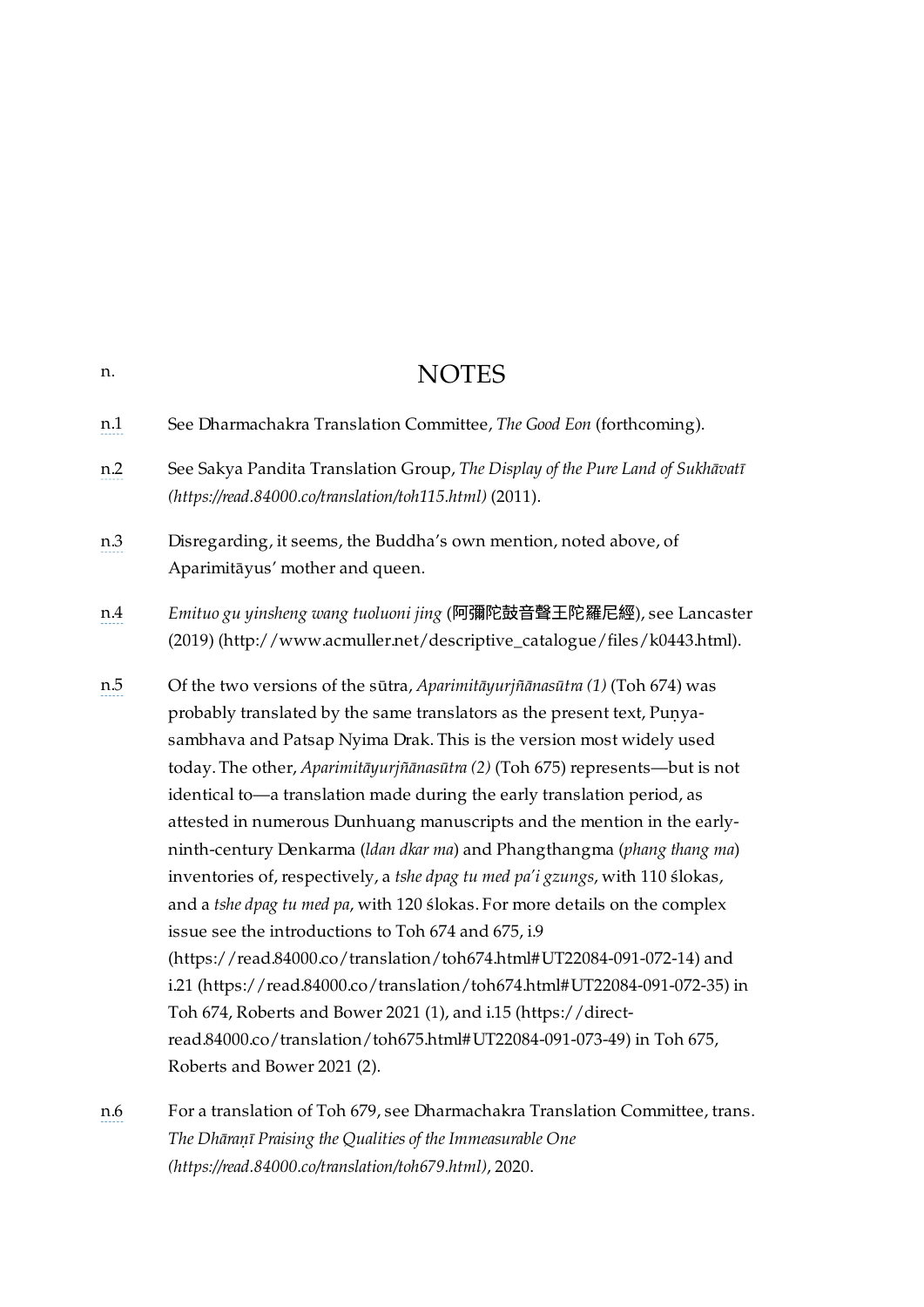- <span id="page-16-0"></span>[n.7](#page-9-3) There is another problem around the correct rendering of the title of the present text. The Sanskrit title indicates that this is the essence (*hṛdaya*) that is the wisdom (*jñāna*) of Aparimitāyus (*aparimitāyur*). The Tibetan translation of the title, however, reads the compound in the Sanskrit title as the essence (*snying po*) of immeasurable (*dpag tu med pa*) longevity and wisdom (*tshe dang ye shes*). It is thus possible that the Tibetan rendering of the title of this work is somewhat misleading, and that the Sanskrit title *Aparimitāyurjñānahṛdayadhāraṇī* might be more accurately translated into English as *The Dhāraṇī of the Essence of the Wisdom of Aparimitāyus*, or even *The Dhāraṇī of the Essence of Knowing Aparimitāyus*. Because this translation is based on the Tibetan version of the text, however, it follows the title as rendered in the Tibetan translation.
- <span id="page-16-1"></span>[n.8](#page-9-4) Edgerton (1953), p. 266.1.
- <span id="page-16-2"></span>[n.9](#page-9-5) Note that there is a discrepancy among various databases for cataloging the Toh 850 version of this text within vol. 100 or 101 of the Degé Kangyur. See Toh 850 note 9 [\(https://read.84000.co/translation/toh850.html#end-note-](https://read.84000.co/translation/toh850.html#end-note-UT22084-091-074-122)UT22084-091-074-122) for details.
- <span id="page-16-3"></span>[n.10](#page-11-8) Both versions of the Degé read *gang gA tas bskor ba'i rdzing bu'i 'gram na*; the Stok Palace Kangyur reads *gang ga tas bskor ba'i rdzing bu'i 'gram na*. We are indebted to Alexander O'Neil for providing us with the correct identity of this location. The Tibetan is likely a problematic Tibetan transliteration of the term *gaggarāpokkharaṇī*, or "the Gaggarā lotus pond." As O'Neil informed the editorial team, the Chinese translation of this text transliterates this term as 伽伽靈池 or "*gagara*," and thus offers a helpful correction to the Tibetan transliteration. For more on this location see the entries on Gaggarā and Campā in Malalasekara's *Dictionary of Pāli Proper Names*.
- <span id="page-16-4"></span>[n.11](#page-12-6) The six lines above, starting with "Since the Buddha is inconceivable," are frequently cited in later Tibetan literature, often using the alternative title *rnga sgra'i rgyal po'i mdo* (*The Sūtra of the King of the Sound of the Drum*).
- <span id="page-16-5"></span>[n.12](#page-12-7) See [i.8.](#page-9-1)
- <span id="page-16-6"></span>[n.13](#page-12-8) Degé Toh 676, Yongle, Lithang, Kangxi, Choné, and Stok Palace read *bha*; Degé Toh 850 reads *ba*.
- <span id="page-16-7"></span>[n.14](#page-12-9) Degé Toh 850 and Stok Palace read *ākāśanirdeśe/ ākāśanirjāte*; Degé Toh 676 reads *ākāśanirjāte/ ākāśanirdeśe*.
- <span id="page-16-8"></span>[n.15](#page-12-10) Degé Toh 676 reads *prasādhane*; Yongle, Lithang, Kangxi, and Choné read *prasādana*; Degé Toh 850 and Stok Palace read *prasādhani*.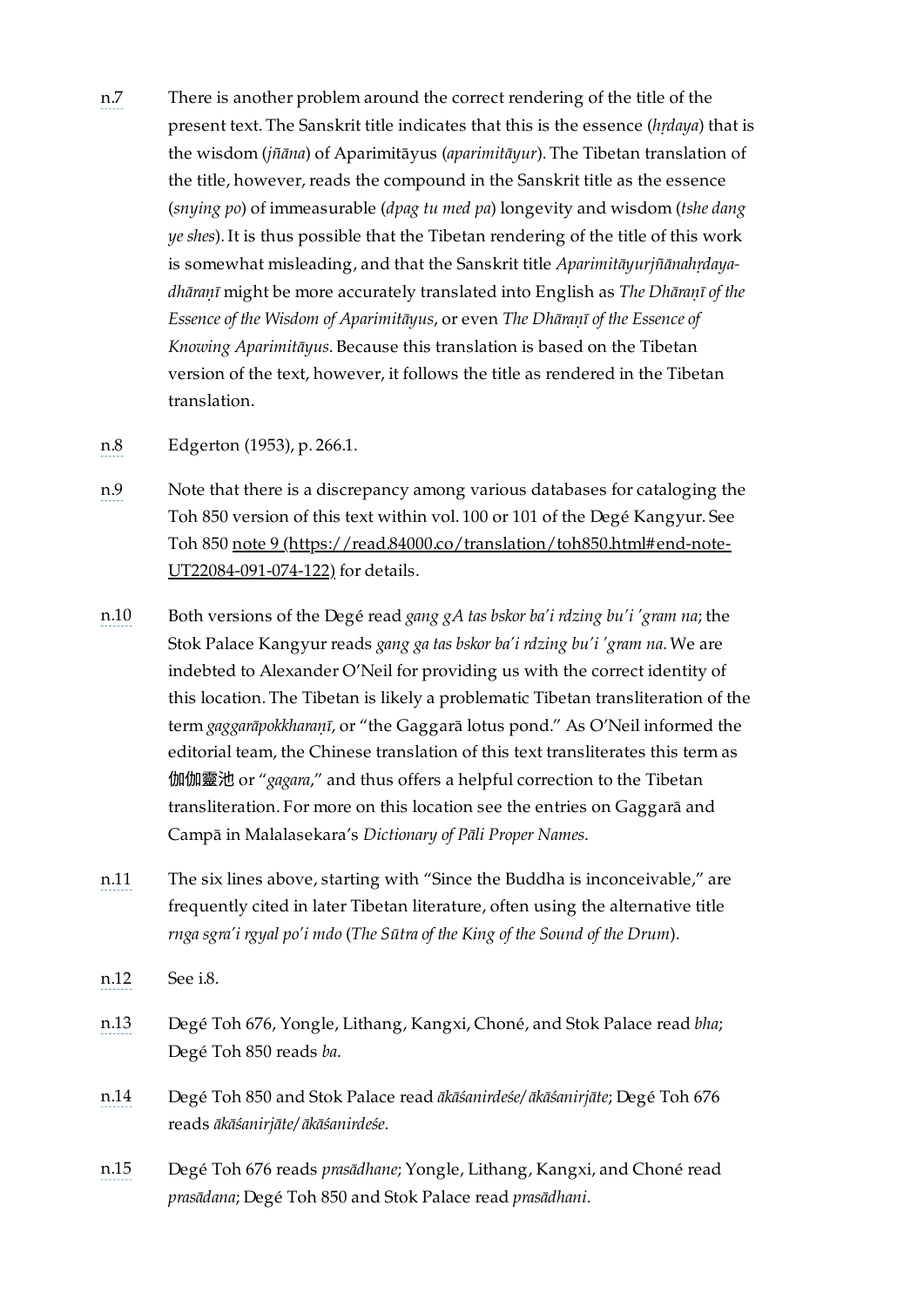- <span id="page-17-0"></span>[n.16](#page-12-11) Degé Toh 676 and Stok Palace read *bala*; Degé Toh 850 reads *pala*.
- <span id="page-17-1"></span>[n.17](#page-13-5) Degé Toh 676 and Stok Palace read *bhā*; Degé Toh 850, Yongle, Lithang, Kangxi, and Choné read *bha*.
- <span id="page-17-2"></span>[n.18](#page-13-6) Degé Toh 850 reads *dānte sudānta*; Degé Toh 676 and Stok Palace read *dante sudante*.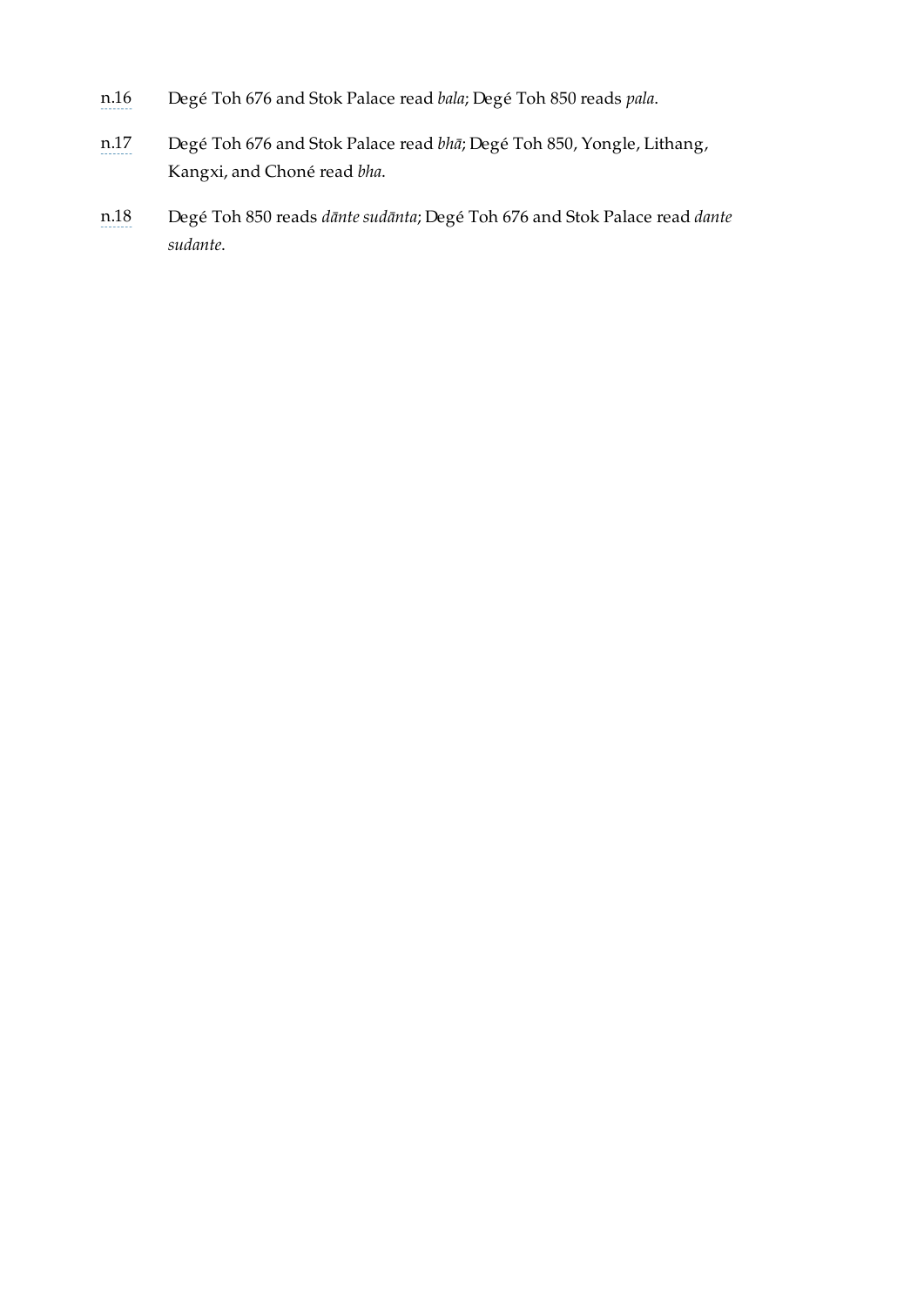### BIBLIOGRAPHY

· Tibetan Sources ·

*'phags pa tshe dang ye shes dpag tu med pa'i snying po'i gzungs* (*Āryāparimitāyurjñānahṛdayadhāraṇī*). Toh 676, Degé Kangyur vol. 91 (rgyud 'bum, ba), folios 220.b–222.b.

*'phags pa tshe dang ye shes dpag tu med pa'i snying po'i gzungs* (*Āryāparimitāyurjñānahṛdayadhāraṇī*). Toh 850, Degé Kangyur vol. 100 (gzungs 'dus, e), folios 62.a–64.a.

*'phags pa tshe dang ye shes dpag tu med pa'i snying po'i gzungs* (*Āryāparimitāyurjñānahṛdayadhāraṇī*). bka' 'gyur (dpe bsdur ma) [Comparative Edition of the Kangyur], krung go'i bod rig pa zhib 'jug ste gnas kyi bka' bstan dpe sdur khang (The Tibetan Tripitaka Collation Bureau of the China Tibetology Research Center). 108 volumes. Beijing: krung go'i bod rig pa dpe skrun khang (China Tibetology Publishing House), 2006–2009, vol. 91, pp. 808–15.

*'phags pa tshe dang ye shes dpag tu med pa'i snying po'i gzungs* (*Āryāparimitāyurjñānahṛdayadhāraṇī*). bka' 'gyur (dpe bsdur ma) [Comparative Edition of the Kangyur], krung go'i bod rig pa zhib 'jug ste gnas kyi bka' bstan dpe sdur khang (The Tibetan Tripitaka Collation Bureau of the China Tibetology Research Center). 108 volumes. Beijing: krung go'i bod rig pa dpe skrun khang (China Tibetology Publishing House), 2006–2009, vol. 97, pp. 154–60.

*'phags pa tshe dang ye shes dpag tu med pa'i snying po*. Stok Kangyur 105 (rgyud, pha), folios 202.b–205.a.

*bcom ldan 'das snang ba mtha' yas kyi gzungs sngags* (*Bhagavadamitābhadhāraṇīmantra*). Toh 677, Degé Kangyur vol. 91 (rgyud, ba), folio 222.b; Toh 864, vol. 100 (gzungs 'dus, e), folios 87.b–88.a.

*bde ldan gyi snying po*. Toh 690, Degé Kangyur vol. 91 (rgyud, ba), folio 223.a; Toh 889, vol. (gzungs 'dus, e), folio 165.b.

<span id="page-18-1"></span><span id="page-18-0"></span>[b.](#page-18-0)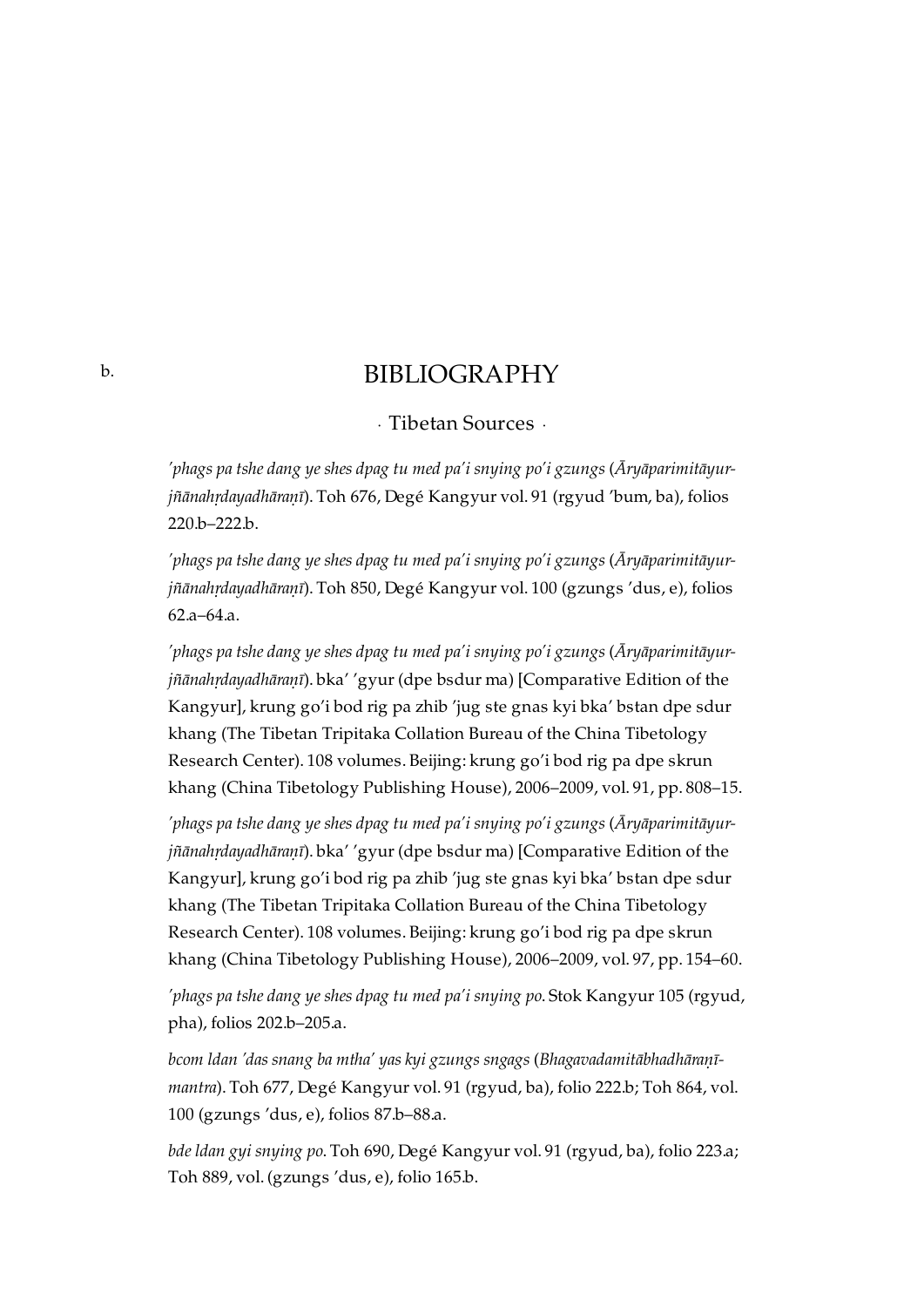*'phags pa bde ba can gyi bkod pa zhes bya ba theg pa chen po'i mdo* (*Āryasukhāvatīvyūhanāmamahāyānasūtra*). Toh 115, Degé Kangyur vol. 51 (mdo sde, ja), folios 195.b–200.b. English translation in Sakya Pandita Translation Group (2011).

*'phags pa bskal pa bzang po pa zhes bya ba theg pa chen po'i mdo* (*Āryabhadrakalpikanāmamahāyānasūtra*). Toh 94, Degé Tengyur vol. 45 (mdo sde, ka), folios 1.b– 340.a. English translation in Dharmachakra Translation Committee (forthcoming).

*'phags pa 'od dpag med kyi bkod pa zhes bya ba theg pa chen po'i mdo* (*Āryāmitābhavyūhanāmamahāyānasūtra*). Toh 49, Degé Kangyur vol. 39 (dkon brtsegs, ka), folios 237.b–270.a.

*'phags pa tshe dang ye shes dpag tu med pa zhes bya ba theg pa chen po'i mdo* (*Āryāparimitāyurjñānanāmamahāyānasūtra*). Toh 674, Degé Kangyur vol. 91 (rgyud, ba), folios 211.b–216.a; Toh 849, vol. 100 (gzungs 'dus, e), folios 57.b– 62.a. English translation in Roberts and Bower (2021a) [\(https://read.84000.co/translation/toh674.html\).](https://read.84000.co/translation/toh674.html)

*'phags pa tshe dang ye shes dpag tu med pa zhes bya ba theg pa chen po'i mdo* (*Āryāparimitāyurjñānanāmamahāyānasūtra*). Toh 675, Degé Kangyur vol. 91 (rgyud, ba), folios 216.a–220.b. English translation in Roberts and Bower (2021b) [\(https://read.84000.co/translation/toh675.html\).](https://read.84000.co/translation/toh675.html)

*'phags pa tshe dpag med kyi snying po*. Toh 673a, Degé Kangyur vol. 91 (rgyud, ba), folio 211.b. English translation in Roberts and Bower (2021c) [\(https://read.84000.co/translation/toh673a.html\)](https://read.84000.co/translation/toh673a.html)

*'phags pa yon tan bsngags pa dpag tu med pa zhes bya ba'i gzungs* (*Āryāparimitaguṇānuśāṁsanāmadhāraṇī*). Toh 679, Degé Kangyur vol. 91 (rgyud, ba), folio 223.a; Toh 851, vol. 100 (gzungs 'dus, e), folio 64.a. English translation in Dharmachakra Translation Committee (2020).

*pho brang stod thang ldan dkar gyi chos kyi 'gyur ro cog gi dkar chag* [Denkarma]. Toh 4364, Degé Tengyur vol. 206 (sna tshogs, jo), folios 294.b–310.a.

*snang ba mtha' yas rjes su dran pa*. Toh 678, Degé Kangyur vol. 91 (rgyud, ba), folios 222.b–223.a; Toh 867, vol. 100 (gzungs 'dus, e), folio 88.b.

· Reference Works ·

<span id="page-19-0"></span>*dkar chag 'phang thang ma*. Beijing: mi rigs dpe skrun khang, 2003.

Dharmachakra Translation Committee, trans. (2020). *The Dhāraṇī Praising the Qualities of the Immeasurable One [\(https://read.84000.co/translation/toh679.html\)](https://read.84000.co/translation/toh679.html)* (*Āryāparimitaguṇānuśāṁsanāmadhāraṇī*, Toh 679, 851). 84000: Translating the Words of the Buddha, 2020.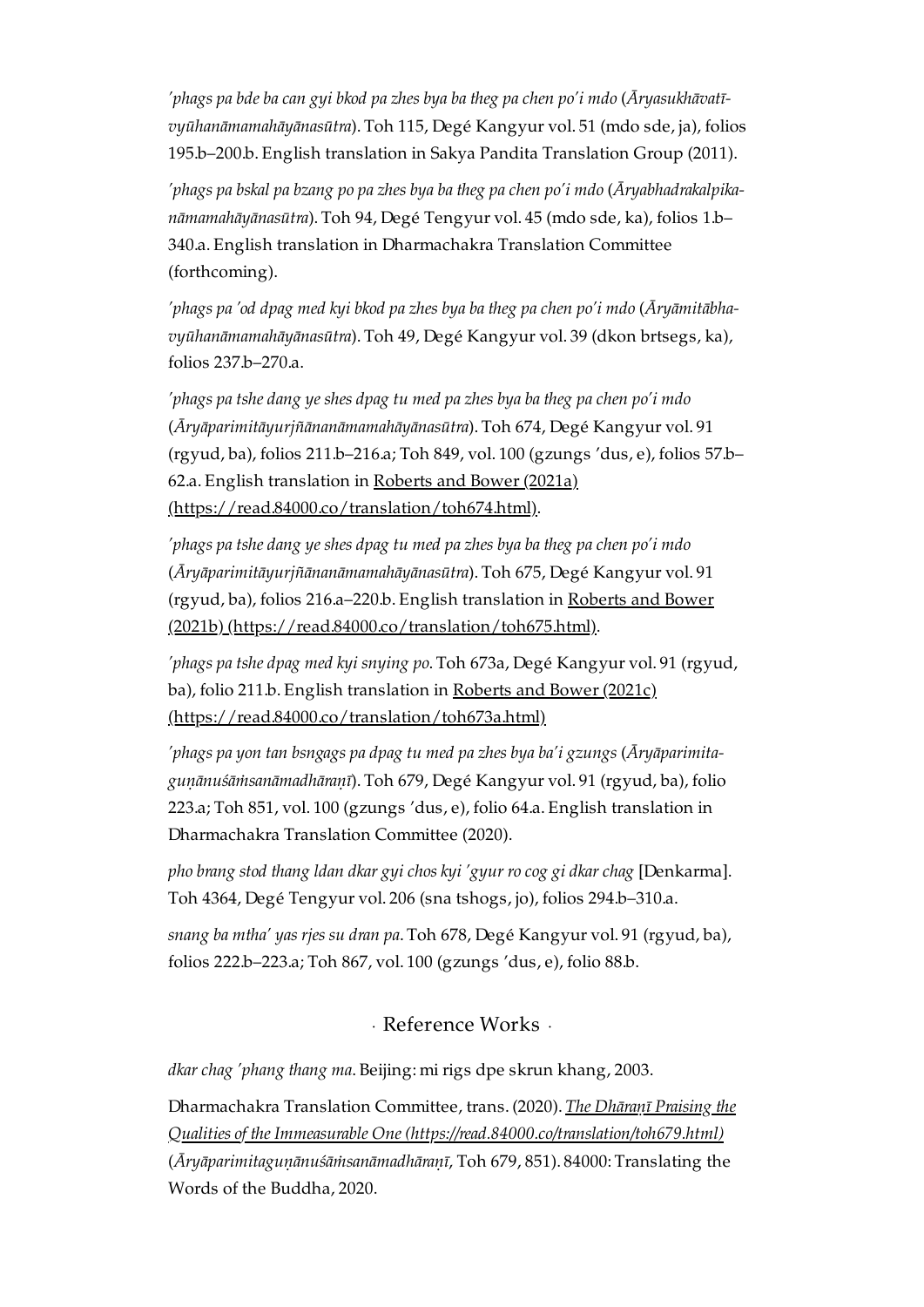———(forthcoming). *The Good Eon* (*Āryabhadrakalpikanāmamahāyānasūtra*, Toh 94). 84000: Translating the Words of the Buddha, forthcoming.

Edgerton, Franklin. *Buddhist Hybrid Sanskrit Grammar and Dictionary*. 1953. Reprint, Delhi: Motilal Banarsidass Publishers, 2004.

Herrmann-Pfandt, Adelheid. *Die lHan kar ma: ein früher Katalog der ins Tibetische übersetz-ten buddhistischen Texte*. Vienna: Verlag der Österreichischen Akademie der Wissenschaften, 2008.

Lancaster, Lewis R. *The Korean Buddhist Canon [\(http://www.acmuller.net/descriptive\\_catalogue/index.html\)](http://www.acmuller.net/descriptive_catalogue/index.html)*. Accessed May 9, 2019.

Malalasekera, G. P. *Dictionary of Pāli Proper Names*. Vol. 2. London: John Murray, 1938.

Monier-Williams, Sir Monier. *A Sanskrit-English Dictionary Etymologically and Philologically Arranged with Special Reference to Cognate Indo-European Languages*. Delhi: Motilal Banarsidass Publishers, 2005.

Negi, J. S. *Tibetan-Sanskrit Dictionary* (*bod skad legs sbyar gyi tshig mdzod chen mo*). 16 vols. Sarnath: Dictionary Unit, Central Institute of Higher Tibetan Studies, 1993.

*Resources for Kanjur & Tanjur Studies*

*[\(https://www.istb.univie.ac.at/kanjur/rktsneu/sub/index.php\)](https://www.istb.univie.ac.at/kanjur/rktsneu/sub/index.php)*. Universität Wien. Accessed May 9, 2019.

Roberts, Peter Alan, and Emily Bower (2021a), trans. *The Aparimitāyurjñāna Sūtra (1) [\(https://read.84000.co/translation/toh674.html\)](https://read.84000.co/translation/toh674.html)* (*Āryāparimitāyurjñānanāmamahāyānasūtra*, Toh 674, 849). 84000: Translating the Words of the Buddha (2021).

——— (2021b), trans. *The Aparimitāyurjñāna Sūtra (2) [\(https://read.84000.co/translation/toh675.html\)](https://read.84000.co/translation/toh675.html)* (*Āryāparimitāyurjñānanāmamahāyānasūtra*, Toh 675). 84000: Translating the Words of the Buddha (2021).

——— (2021c), trans. *The Essence of Amitāyus*

*[\(https://read.84000.co/translation/toh673a.html\)](https://read.84000.co/translation/toh673a.html)* (Toh 673a). 84000: Translating the Words of the Buddha, 2021.

Sakya Pandita Translation Group, trans. *The Display of the Pure Land of Sukhāvatī [\(https://read.84000.co/translation/toh115.html\)](https://read.84000.co/translation/toh115.html)* (*Āryasukhāvatīvyūhanāmamahāyānasūtra*, Toh 115). 84000: Translating the Words of the Buddha, 2011.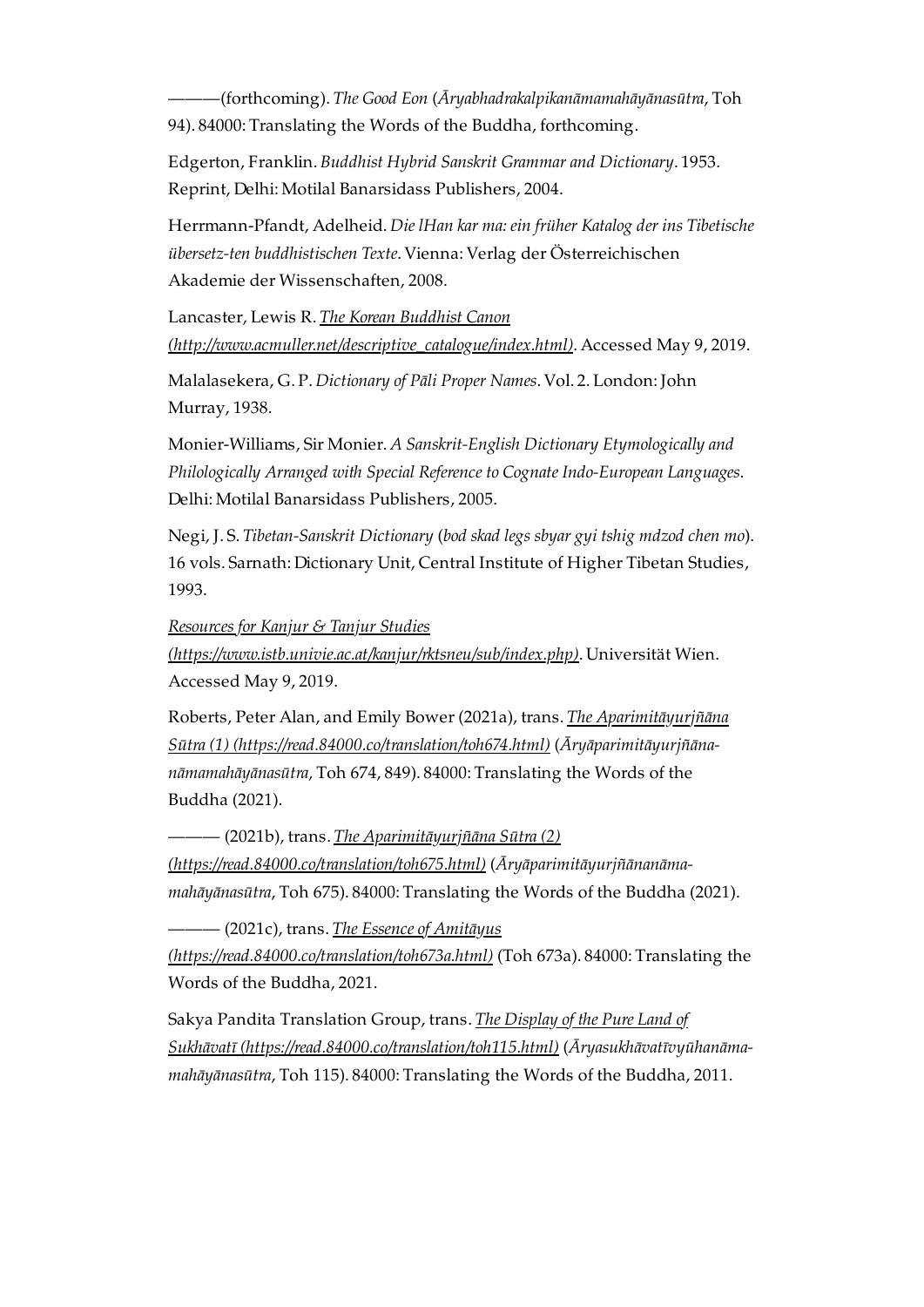## GLOSSARY

#### <span id="page-21-1"></span>Amitābha [g.1](#page-21-1)

*'od mtha' yas*

ད་མཐའ་ཡས།

*Amitābha*

"Infinite Light," the name of the buddha who presides over Sukhāvatī, also called Amitāyus or Aparimitāyus. Traditionally equated, too, with Dundubhisvararāja.

#### <span id="page-21-2"></span>Amṛtadundubhisvararāja [g.2](#page-21-2)

*'chi med rnga sgra'i rgyal po* <u>ব</u>ক্টর্নযুদ্ধ মুন্দি ক্রুন্স শ্রী *Amṛtadundubhisvararāja*

The name of the dhāraṇī that confers rebirth in Sukhāvatī taught by the Buddha Śākyamuni in *The Noble Dhāraṇī "Essence of Immeasurable Longevity and Wisdom."* Also the name of a buddha traditionally equated with Amitābha or Amitāyus. Also called Dundubhisvararāja.

### <span id="page-21-3"></span>Aparimitāyurjñāna [g.3](#page-21-3)

*tshe dang ye shes dpag tu med pa*

कें द्रव्ये मेया द्वया पुरुषे द्वा

*Aparimitāyurjñāna*

"Unlimited Life and Wisdom," the name of the tathāgata who resides in the buddha field Aparimitaguṇasaṃcaya at the zenith; it can also be rendered Amitāyus.

### <span id="page-21-4"></span>Aparimitāyus [g.4](#page-21-4)

*tshe dpag med*

<span id="page-21-0"></span>[g.](#page-21-0)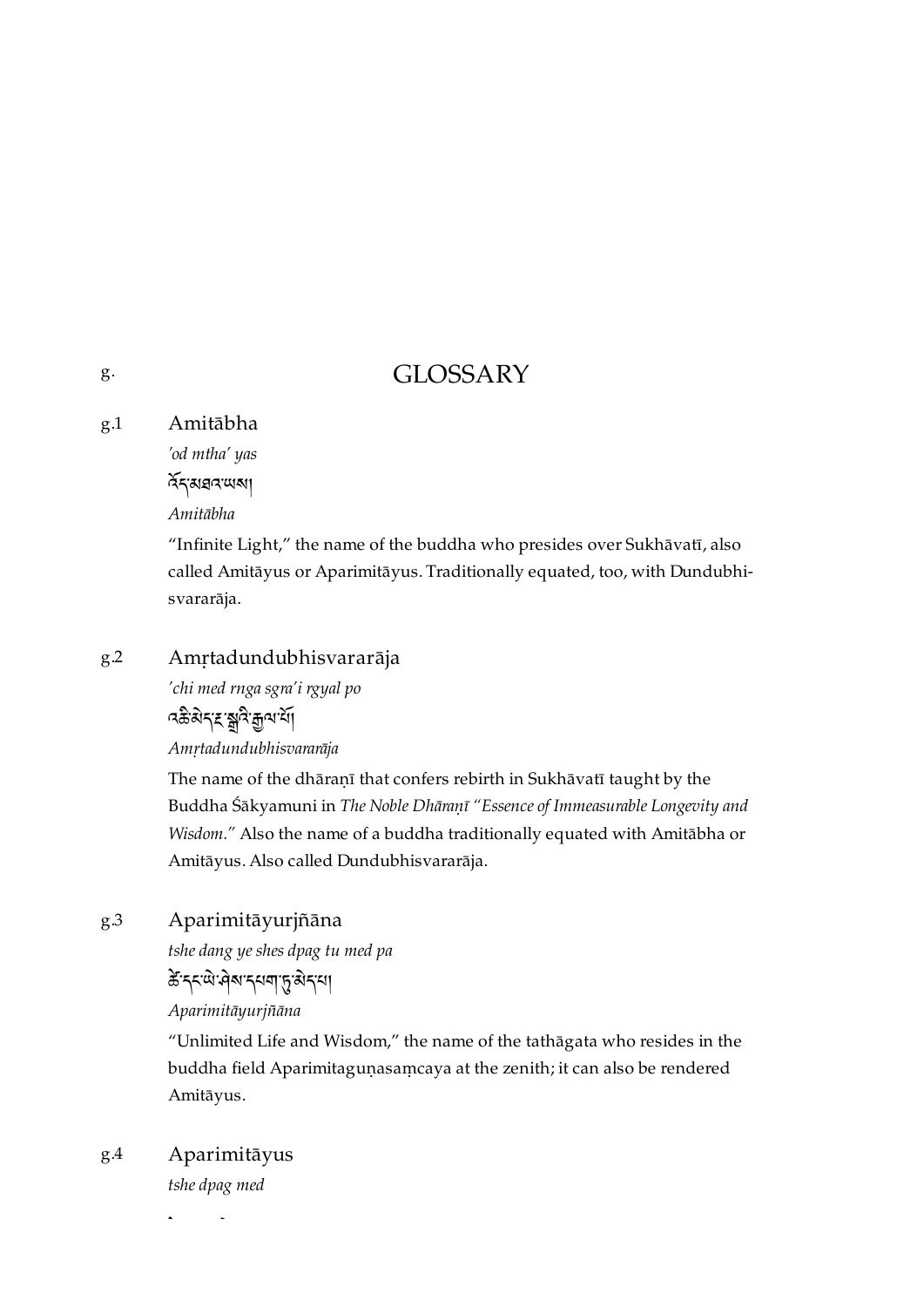### केंदराया अेद।

### *Aparimitāyus*

"Unlimited Life," the name of the tathāgata who resides in the buddha field Sukhāvatī in the west; it can also be rendered Amitāyus and is synonymous with Amitābha.

### <span id="page-22-0"></span>Avalokiteśvara [g.5](#page-22-0)

*spyan ras gzigs dbang phyug*

## ষ্ণুৰ্ব্ব্ব্য্যান্মীৰামান্নব্দ্ৰ্ভ্ৰূ

*Avalokiteśvara*

The name of one of the most important bodhisattvas of the Mahāyāna pantheon.

### <span id="page-22-1"></span>Bodhi tree [g.6](#page-22-1)

*byang chub kyi shing* হুনক্কুন'ট্র' দ্বীনা *bodhivṛkṣa · bodhidruma*

The name of the tree under which the Buddha Śākyamuni attained awakening. The same term is used to describe the trees under which other tathāgatas, both in this realm and others, attain awakening.

<span id="page-22-2"></span>Brilliant Light Ray [g.7](#page-22-2)

> *bkra ba'i 'od zer can* ব্যা বন্দির্বির উর্য

The name of the lotus seat on which the Tathāgata Aparimitāyus sits.

### <span id="page-22-3"></span>Devadatta [g.8](#page-22-3)

*—*

*lhas byin*

### থুম'ট্টৰা

*Devadatta*

The name of the Buddha's cousin and brother-in-law who defected from the Buddha's saṅgha, causing the very first schism, and went on to compete against and even attempt to kill the Buddha Śākyamuni.

### <span id="page-22-4"></span>Dhāraṇī [g.9](#page-22-4)

*gzungs* শৱৃৎমা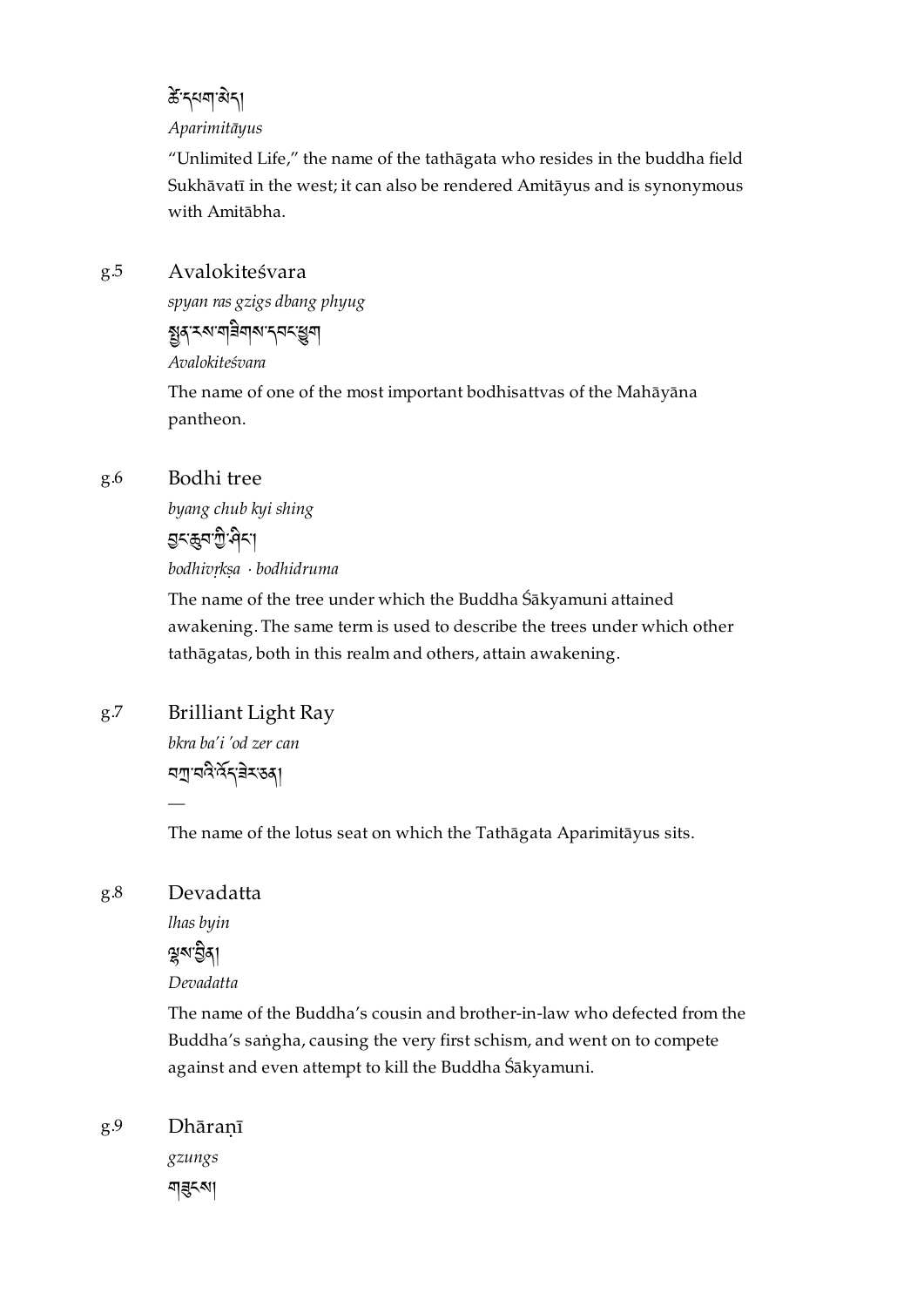### *dhāraṇī*

A formula invoking a particular deity for a particular purpose; dhāraṇīs are longer than most mantras, and their applications are more specialized.

### <span id="page-23-0"></span>Dundubhisvararāja [g.10](#page-23-0)

*rnga sgra'i rgyal po* ৼৠৢ৻ৼৣ৸ৣ৸

*Dundubhisvararāja*

The name of a buddha traditionally equated with Amitābha or Amitāyus. Also called Amṛtadundubhisvararāja.

### <span id="page-23-1"></span>Gracious Gift [g.11](#page-23-1)

*dang ba* དང་བ། *—*

The name of the person who occupies the role of Devadatta in the Tathāgata Aparimitāyus' realm.

### <span id="page-23-2"></span>Gracious Protector [g.12](#page-23-2)

*bzang skyong ma* བཟང་ང་མ།

The name of the Tathāgata Aparimitāyus' queen.

### <span id="page-23-3"></span>Great Array [g.13](#page-23-3)

*—*

*—*

*bkod pa chen po* নৰ্শিন্দ্ৰ উৰ্মি

The name of the Tathāgata Aparimitāyus' disciple foremost in miraculous powers and endeavor.

### <span id="page-23-4"></span>Great hearer [g.14](#page-23-4)

*nyan thos chen po* ཉན་ས་ན་། *mahāśrāvaka*

A term denoting the primary disciples of a buddha.

### <span id="page-23-5"></span>Having a Retinue [g.15](#page-23-5)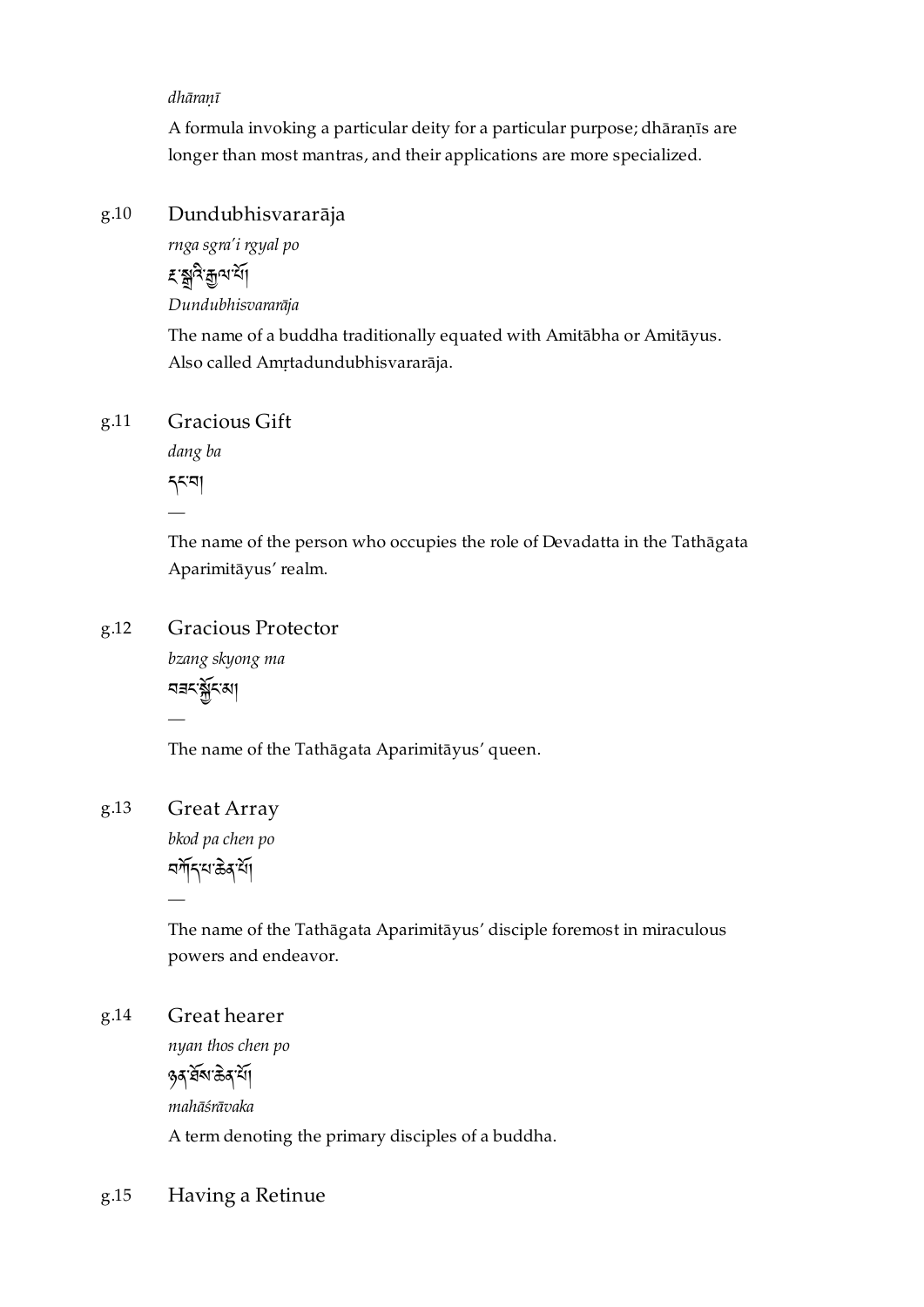*'khor dang bcas pa* འར་དང་བཅས་པ།

The name of the Tathāgata Aparimitāyus' palace in the realm Sukhāvatī.

### <span id="page-24-0"></span>King of Offerings [g.16](#page-24-0)

*—*

*mchod pa'i rgyal po* <u>য়৳ৼ৻ড়ৢ৻ড়ৢ৻ড়ৢ৻ড়ৢ৻ড়ৢ</u>

The name of the being who acts as Māra in the Tathāgata Aparimitāyus' realm.

#### <span id="page-24-1"></span>King of trees [g.17](#page-24-1)

*—*

*shing gi rgyal po* ধ্যায়ন্দ্ৰ

*drumarāja*

A generic term for a tree under which a tathāgata sits and a synonym for the Bodhi tree.

### <span id="page-24-2"></span>Kṣatriya [g.18](#page-24-2)

*rgyal rigs* ক্রুন্মাইন্মৰা *kṣatriya*

The ruling caste in the traditional four-caste hierarchy of India, it is associated with warriors, the aristocracy, and kings.

#### <span id="page-24-3"></span>Mahāsthāmaprāpta [g.19](#page-24-3)

*mthu chen thob pa*

ময়ুক্কবর্ষনমা

*Mahāsthāmaprāpta*

The name of an important bodhisattva in the Mahāyāna pantheon.

<span id="page-24-4"></span>Māra [g.20](#page-24-4)

*bdud*

 $551$ 

*Māra*

The name of the being who maintains the illusions of the world that bind beings in cyclic existence.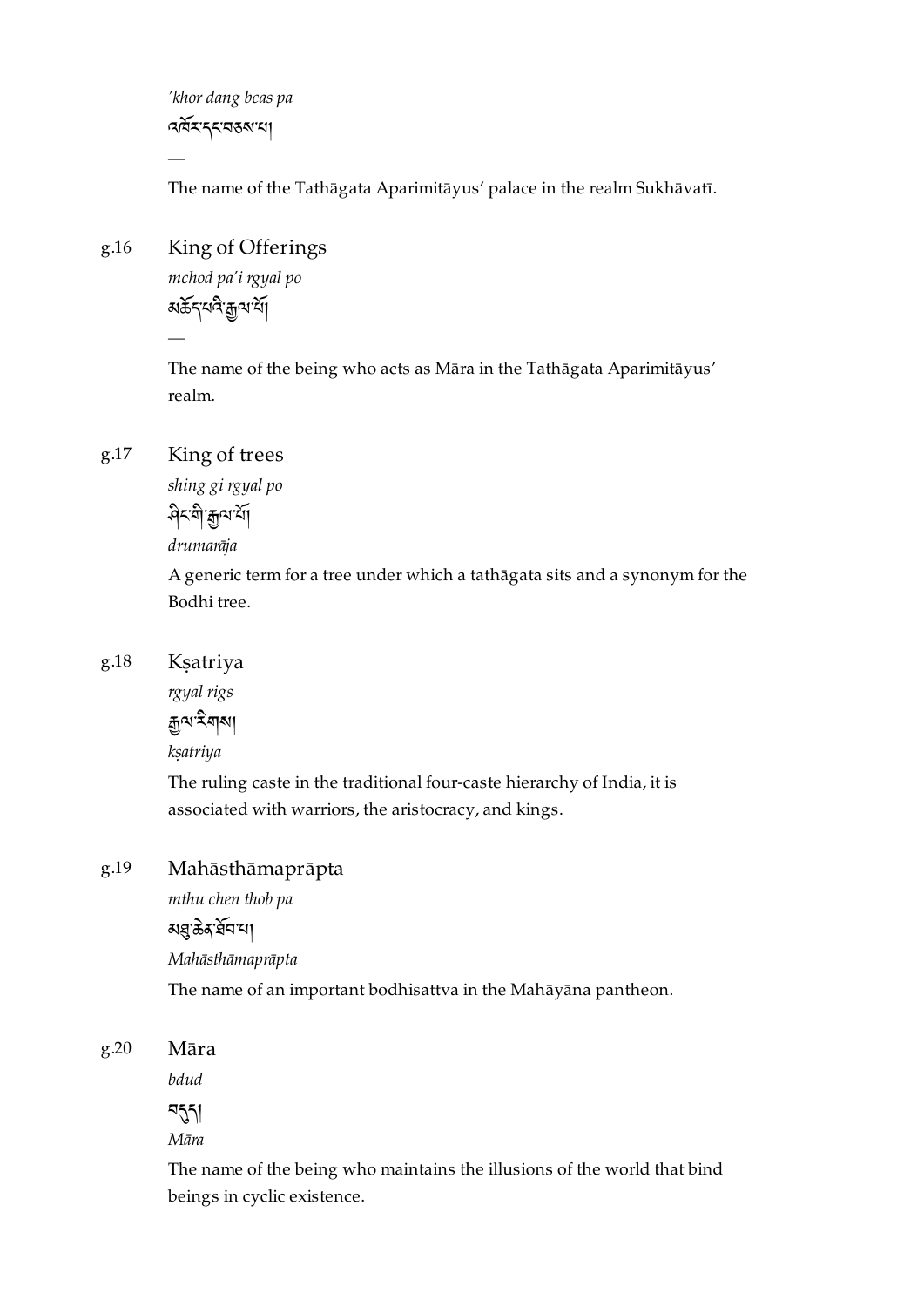<span id="page-25-0"></span>Maudgalyāyana [g.21](#page-25-0)

> *maud gal gyi bu* ৰ্ষ্টিশ্বাম্মণ্টিশ্বা *Maudgalyāyana* Along with Śāriputra, one of Buddha Śākyamuni's two main disciples, known as the foremost in miraculous powers and endeavor.

<span id="page-25-1"></span>Moonlight *zla ba'i 'od* ङ्गा वर्दे देन। [g.22](#page-25-1)

*—*

The name of the Tathāgata Aparimitāyus' son.

### <span id="page-25-2"></span>Most Gracious [g.23](#page-25-2)

*—*

*—*

*bzang po'i mchog* নৱমৰ্থিক মু

The name of the Tathāgata Aparimitāyus' father.

<span id="page-25-3"></span>Patsap Nyima Drak *pa tshab nyi ma grags* ধার্ক্রবাণ্ট্রমান্ত্রামা [g.24](#page-25-3)

> The name of a famous Tibetan translator (b. 1055). He studied in Kashmir for twenty-three years and is best known for introducing into Tibet the philosophical works of Candrakīrti and other Indian scholars, but also brought the transmissions of new practice rituals and tantric deities.

### <span id="page-25-4"></span>Pinnacle of Grace [g.25](#page-25-4)

*bzang po'i tog* ঘੜ<উন্নী

*—*

The name of the Tathāgata Aparimitāyus' disciple foremost in insight.

<span id="page-25-5"></span>Prostrate with the five points of the body *yan lag lngas phyag* ཡན་ལག་ས་ག *pañcāṅgapraṇāma* [g.26](#page-25-5)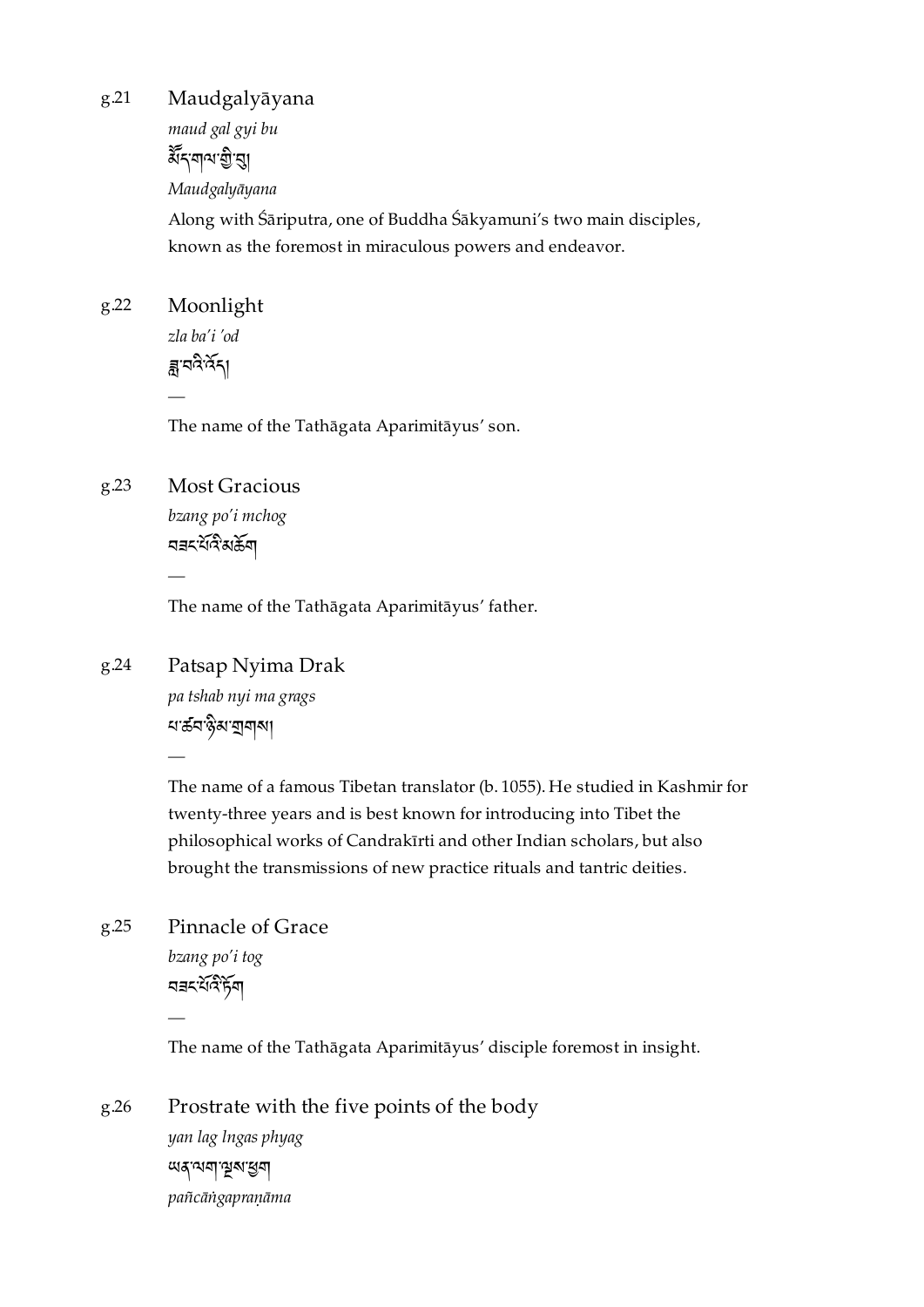The term literally means "prostrating with five limbs." The five limbs consist of the head, two arms, and two legs.

### <span id="page-26-0"></span>Punyasambhava [g.27](#page-26-0)

*puN+ya saM b+ha wa*

<u>ধ</u>ছ শুভ্লা না

*Puṇyasambhava*

The name of an Indian preceptor and translator (ca. 11th century). Little is known about him except that he was responsible with Patsap Nyima Drak for the translation of this text, and possibly for Toh 675.

### <span id="page-26-1"></span>Radiating Jeweled Lotus [g.28](#page-26-1)

*rin po che'i pad+ma rnam par snang ba* दैव ये बे यू राज्य सूर या

The name of the Bodhi tree under which the Tathāgata Aparimitāyus sits.

#### <span id="page-26-2"></span>Śāriputra [g.29](#page-26-2)

*—*

*shA ri'i bu* ৸ুঁషর্ম

*Śāriputra*

Along with Maudgalyāyana, one of Buddha Śākyamuni's two main disciples, known as the foremost in insight.

### <span id="page-26-3"></span>Seat of awakening [g.30](#page-26-3)

*byang chub kyi snying po*

হাংস্কৃন ট্ৰাক্ট্ৰিংশ।

*bodhimaṇḍa*

The name for the platform under the Bodhi tree that marks the location where the Buddha Śākyamuni attained awakening. The same term is used to signify the platform under the Bodhi trees on which all tathāgatas, both in this realm and in others, attain awakening.

### <span id="page-26-4"></span>Splendorous [g.31](#page-26-4)

*—*

*gzi brjid can* ন্মৰ নইন্ডৰা

The name of the Tathāgata Aparimitāyus' mother.